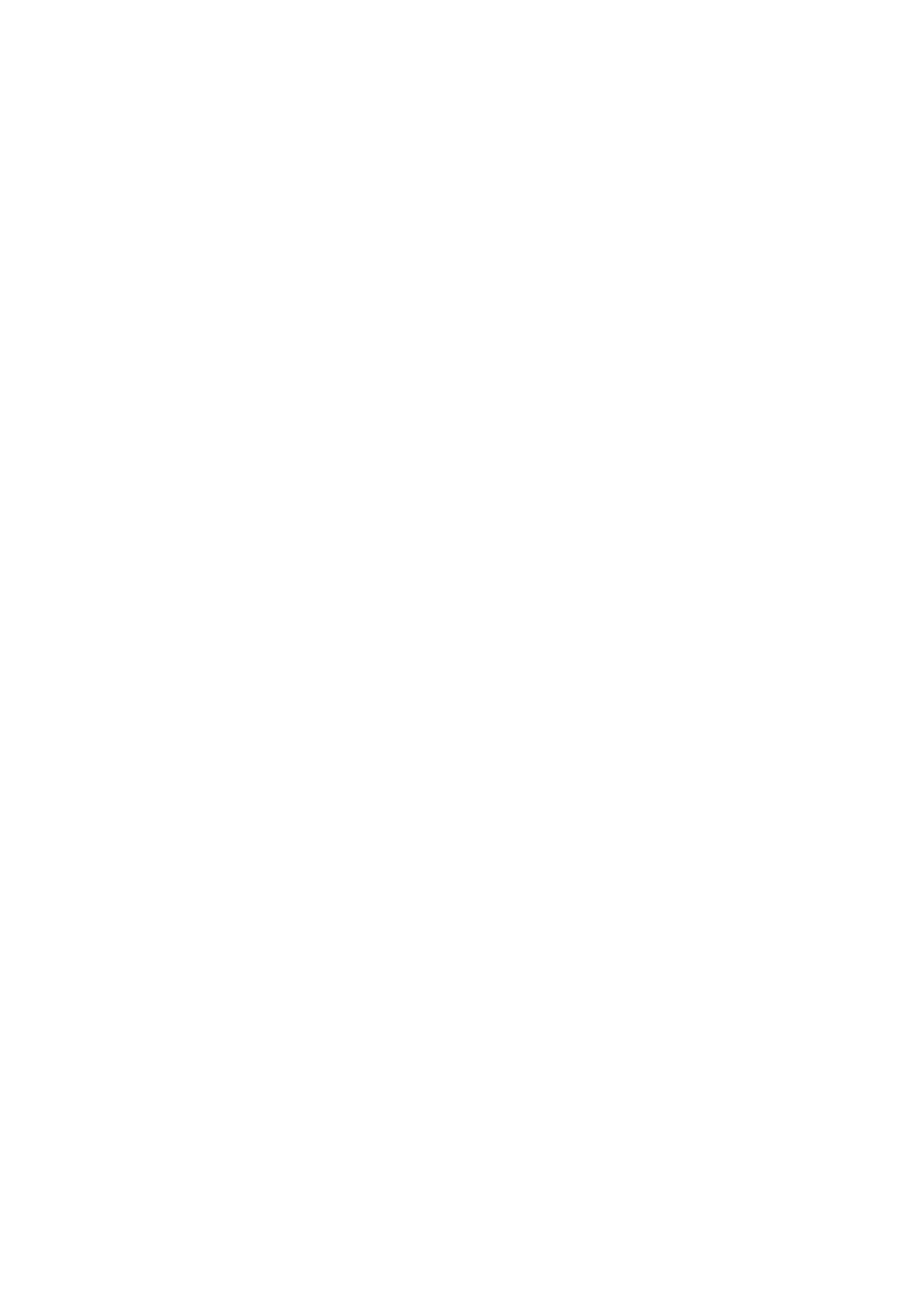### **Table of Contents**

| 5.3 Changes to National Planning Policy and the introduction of First Homes 13            |  |
|-------------------------------------------------------------------------------------------|--|
|                                                                                           |  |
|                                                                                           |  |
| 5.6 Exception Sites, New Housing in the Countryside and Evidence of Local Housing Need 15 |  |
|                                                                                           |  |
|                                                                                           |  |
|                                                                                           |  |
|                                                                                           |  |
|                                                                                           |  |
|                                                                                           |  |
|                                                                                           |  |
|                                                                                           |  |
|                                                                                           |  |
|                                                                                           |  |
|                                                                                           |  |
|                                                                                           |  |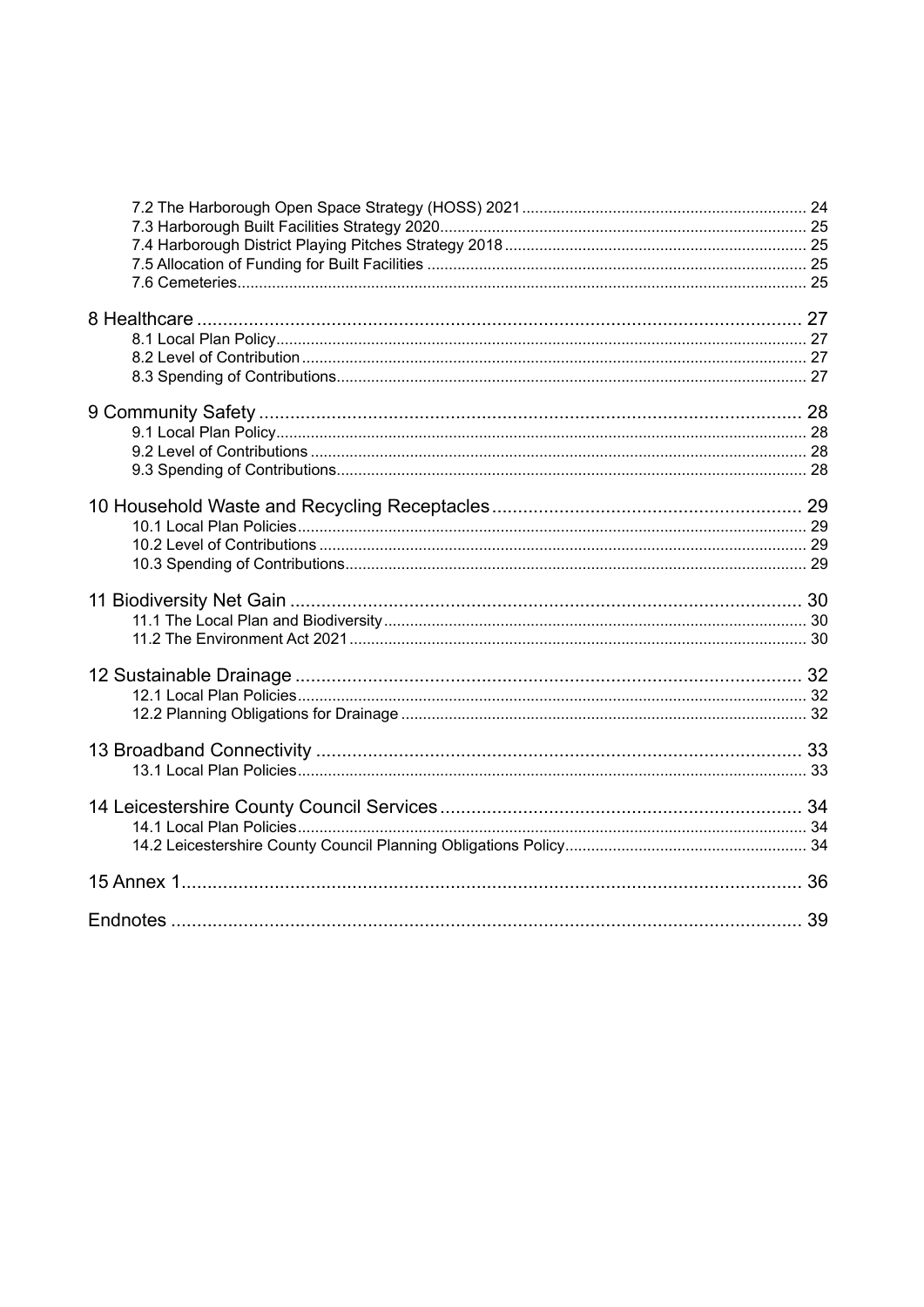### List of Tables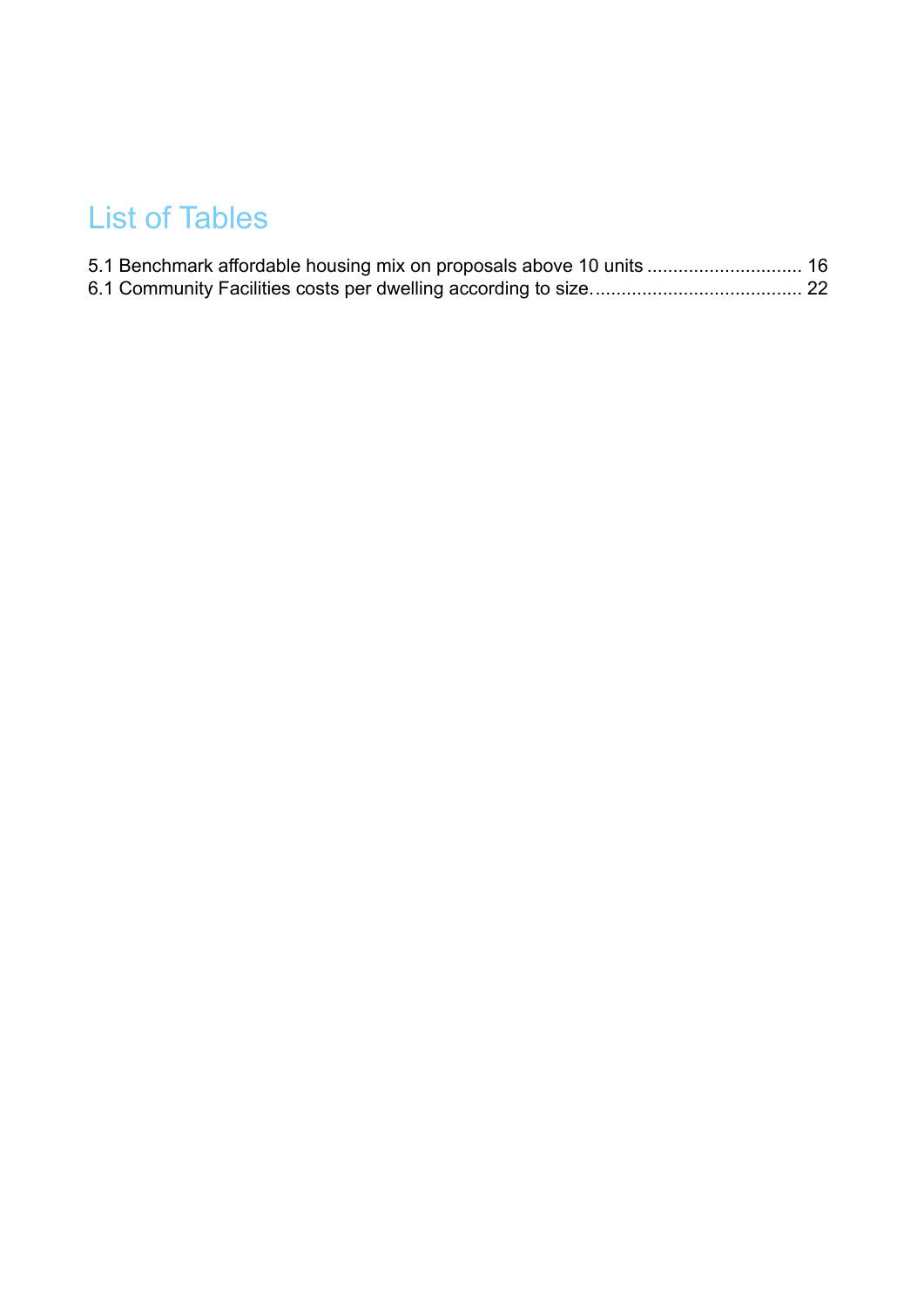

## <span id="page-5-0"></span>**1 Introduction**

1.1 The Planning Obligations Supplementary Planning Document (SPD) has been prepared to inform developers, landowners, infrastructure providers and local communities about the approach Harborough District Council (HDC) takes to secure a range of community infrastructure and affordable housing through the planning obligations process.

1.2 A planning obligation is legally enforceable and entered into under section 106 (S106) of the Town and Country Planning Act 1990 (as amended). Harborough District Council (together with Leicestershire County Council) can enter into S106 planning agreements with developers/landowners to ensure the provision of necessary infrastructure and local services, to mitigate the impacts of new development.

1.3 This SPD replaces the previous HDC Planning Obligations SPD 2017 and is informed by:

- The Harborough District Council Local Plan (2011-2031) Adopted 2019
- The Community Infrastructure Levy Regulations (2010) as Amended
- National Planning Policy Framework (latest version as of July 2021)
- National Planning Practice Guidance (2014 and continually updated)
- Leicestershire County Council Planning Obligations Policy (adopted 2019

1.4 The requirements for a planning obligation will depend on whether the current capacity of the existing infrastructure or services can support a new development. If the capacity cannot support a new development, then planning obligations will be required to mitigate the impacts and provide the necessary infrastructure and services to support sustainable growth and development.

1.5 Planning policy sets out where contributions may be sought, and an assessment is undertaken during the planning application process to assess the capacity of existing infrastructure at the time of the application and identify which contribution(s) will be sought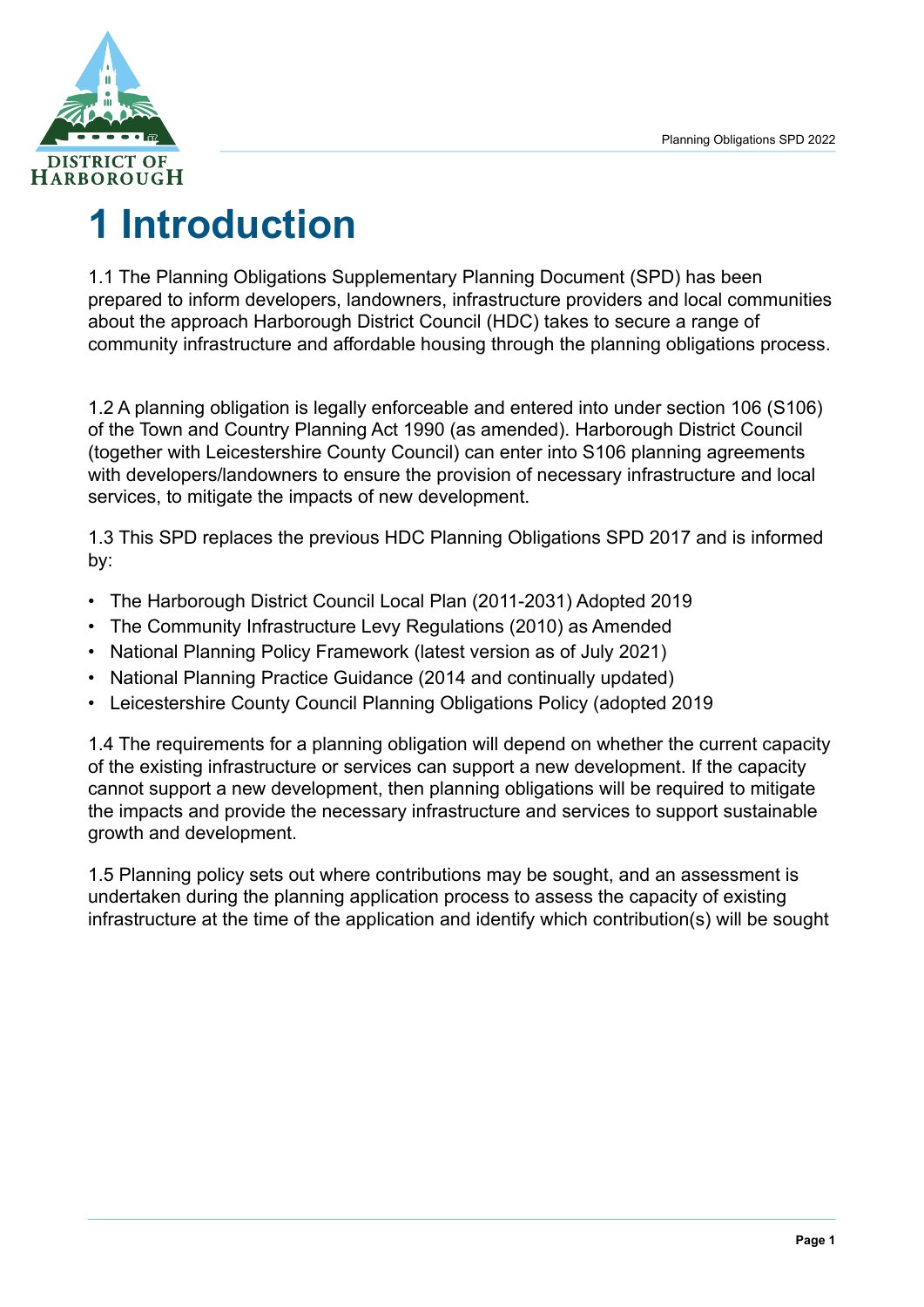

# <span id="page-6-0"></span>**2 Policy on Planning Obligations**

### <span id="page-6-1"></span>**2.1 National Policies and the 'CIL Tests'**

2.1.1 National Planning Policy Framework states planning obligations must only be sought where they meet all of the following three tests:

- Necessary to make the development acceptable in planning terms
- Directly related to the development
- Fairly and reasonably related in scale and kind to the development

2.1.2 The above three tests are known as the 'CIL Tests' after the Community Infrastructure Levy Regulations (CIL) as defined in Regulation 122(2) of the CIL Regulations which make them a statutory requirement.

2.1.3 Harborough District Council ("the Council") will consider the request for each planning obligation in accordance and in compliance with the CIL Tests.

2.1.4 On 1<sup>st</sup> September 2019 revisions to the CIL regulations (2019) removed the limits on the pooling of no more than five obligations for a project or type of infrastructure.

### <span id="page-6-2"></span>**2.2 The Development Plan for Harborough**

2.2.5 The HDC Local Plan (2011-2031) adopted in 2019, along with the made Neighbourhood Plans [\(Our policies, plans and strategies - Neighbourhood Plans - 'made'](https://www.harborough.gov.uk/directory_record/470/neighbourhood_plans_-_made_plans) [plans | Harborough District Council\)](https://www.harborough.gov.uk/directory_record/470/neighbourhood_plans_-_made_plans) and adopted Minerals and Waste Plan ([Minerals and](https://www.leicestershire.gov.uk/environment-and-planning/planning/minerals-and-waste-local-plan/local-plan-adoption) [Waste Local Plan : Local plan adoption | Leicestershire County Council](https://www.leicestershire.gov.uk/environment-and-planning/planning/minerals-and-waste-local-plan/local-plan-adoption)), form the overall development plan for Harborough District. The Development Plan is the starting point for considering whether planning applications can be approved.

### <span id="page-6-3"></span>**2.3 Harborough Local Plan (2011-2031)**

2.3.1 Local Plan Policy IN1 *Infrastructure Provision* defines the levels of infrastructure necessary to mitigate the development proposals in the Plan. Local Plan Policy H1 *Provision of New Housing* and Local Plan Policy H2 *Affordable Housing* support the development of an appropriate mix of housing including provision of lower cost affordable homes to rent through social housing providers which are secured through planning obligations.

2.3.2 Policies in the Local Plan indicate areas which are likely to be the subject of planning obligations

• Affordable Housing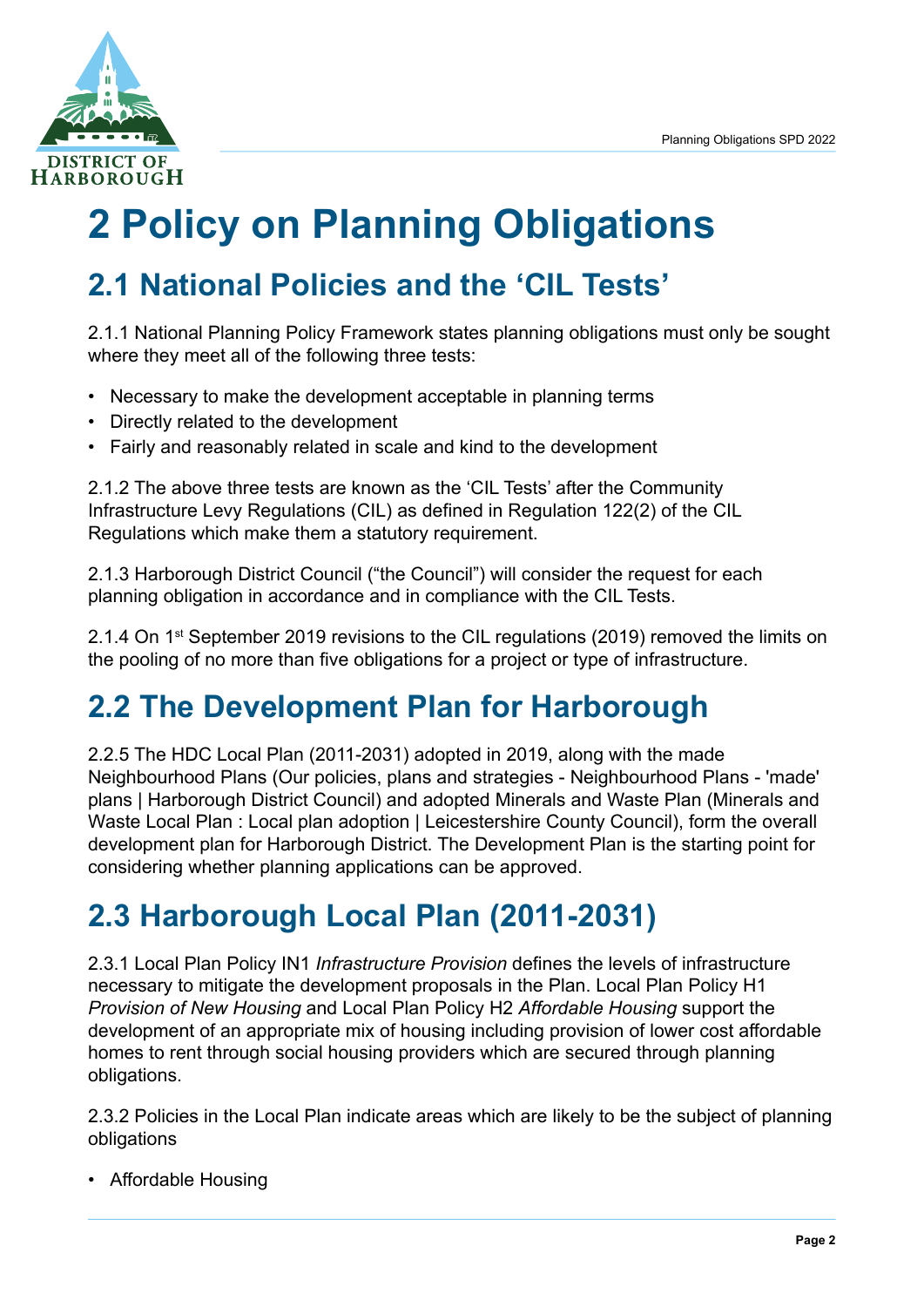Planning Obligations SPD 2022



- Community Facilities
- Open Space, Sport and Recreation Provision
- Cemeteries
- Education
- Highways and Transportation
- Library Services and associated facilities
- Recycling and Waste
- Health Care
- Policing and Fire and Rescue
- Flood mitigation
- Sustainable Urban Drainage Systems

Further details of specific obligations required for each site are set out within the Local Plan policies and site allocations.

2.3.3 Obligations may also be sought towards other types of infrastructure or project which are necessary to make development applications acceptable in planning terms. The need for these will be determined on a case-by-case basis.

### <span id="page-7-0"></span>**2.4 County Council Section 106 Policy**

2.4.1 Leicestershire has a two-tier system of local government. Services such as housing, community facilities, open space and waste collection are the responsibility of the seven District and Borough Councils in the County. The County Council is responsible for the provision/commissioning of a range services including education, highways, transport, libraries, social care, public health and waste disposal.

2.4.2 The County Council has its own policy on Section 106 obligations available here:

[https://www.leicestershire.gov.uk/sites/default/files/field/pdf/2019/8/16/Planning-](https://www.leicestershire.gov.uk/sites/default/files/field/pdf/2019/8/16/Planning-Obligations-Policy.pdf)[Obligations-Policy.pdf](https://www.leicestershire.gov.uk/sites/default/files/field/pdf/2019/8/16/Planning-Obligations-Policy.pdf)

This may be subject to review, so please check on their website for the latest version

[https://www.leicestershire.gov.uk/environment-and-planning/planning/developer](https://www.leicestershire.gov.uk/environment-and-planning/planning/developer-contributions)[contributions.](https://www.leicestershire.gov.uk/environment-and-planning/planning/developer-contributions)

### <span id="page-7-1"></span>**2.5 Planning permissions**

2.5.1 Planning permissions themselves may also include requirements that necessitate a Section 106 agreement being prepared. For example, mitigation measures negotiated as part of the outline permission may result in a Section 106 agreement to secure delivery of this at the reserved matters stage.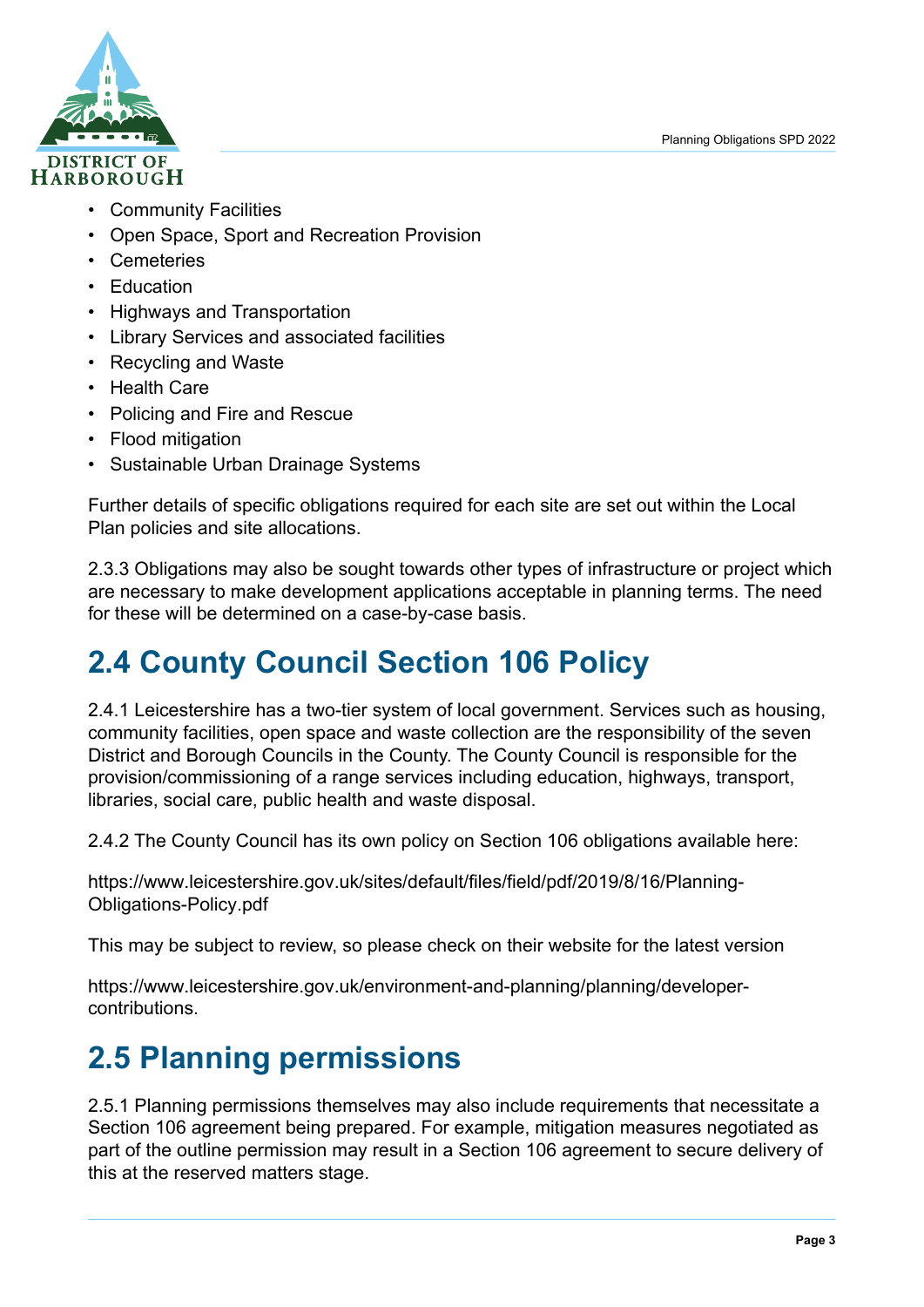

# <span id="page-8-0"></span>**3 Managing Planning Obligations**

3.1 This section sets out the guidance for applicants for planning permission, infrastructure providers and community groups about how Harborough District Council manages the Planning Obligation process. The process includes making policy, considering applications for planning permission, negotiating, and amending S106 obligations, and monitoring the delivery of planning such obligations.

3.2 Alongside the Harborough District Council *Planning Obligations SPD,* reference should be made to the adopted development plan, national planning policy and national planning practice guidance to assist in understanding what may make a new development acceptable in planning terms.

3.3 A Supplementary Planning Document (SPD) provides more detailed guidance about policies in the Local Plan. Whilst it is not part of the Local Plan itself and not subject to independent examination, it has been subject to public consultation and is a material consideration in determining planning applications.

3.4 The adopted Harborough Local Plan 2011 – 2031 and 'made' Neighbourhood Plans, are available at the following link: [Adopted Local Plan | Harborough Local Plan](https://www.harborough.gov.uk/local-plan) [2011-2031 | Harborough District Council.](https://www.harborough.gov.uk/local-plan)

3.5 Policy IN1 *Infrastructure Provision* seeks to secure appropriate infrastructure and the Local Plan includes an Infrastructure Delivery Plan (IDP), which sets out the framework for what types of infrastructure are needed to support development levels specified in the Local Plan.

3.6 Planning applications should be accompanied by sufficient details to allow the likely impacts to be identified and understood by stakeholders.

### <span id="page-8-1"></span>**3.1 Viability**

3.1.1 Government guidance on viability was updated in September 2019. The aim of the guidance was to ensure that viability is considered upfront, as part of the plan-making process. It also clarified that the costs of complying with planning policies should be reflected in the land value. Where a viability assessment is submitted to accompany a planning application, the PPG clearly states that this should be based upon and refer back to the viability assessment that informed the Local Plan, and the applicant needs to provide evidence of what has changed since then. Therefore, if there are any site-specific factors that mean the viability of a particular site differs significantly from that modelled in the whole plan viability testing, applicants can submit a viability appraisal setting out the reasons that necessitate a site-specific viability appraisal.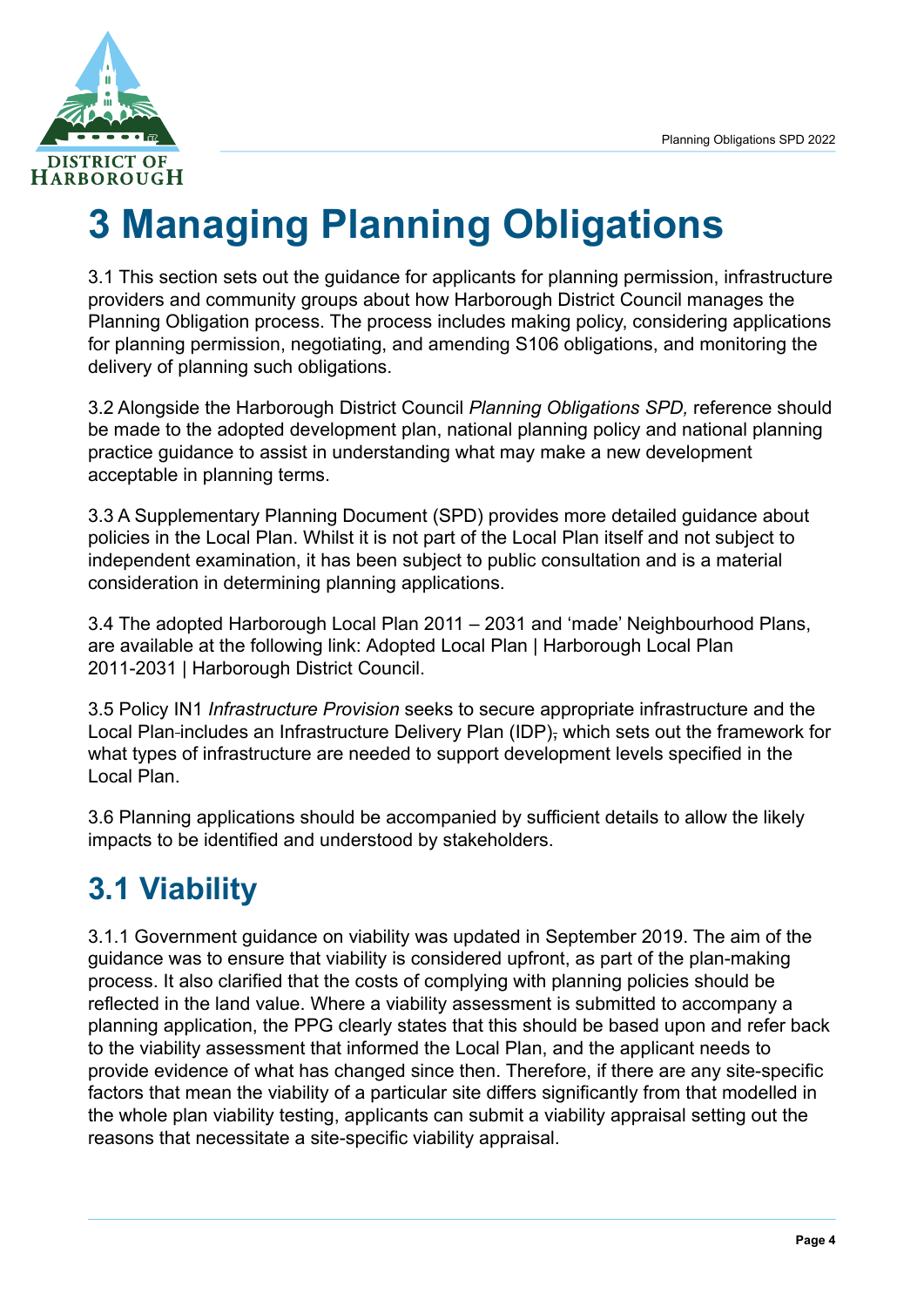

3.1.2 The Government is keen to increase the transparency of the viability process and the PPG clearly states that any site-specific viability appraisals should be prepared on the basis that they will be made publicly available other than in exceptional circumstances. The PPG continues that even in those exceptional circumstances an executive summary of the viability appraisal should be made publicly available. To aid understanding, the Council encourages summaries of site-specific viability appraisals to be prepared in all cases. The Council will therefore publish any viability appraisals submitted in support of planning applications on our website, except where the need for an executive summary only has been robustly evidenced and agreed.

3.1.3 As explained in para 5.3.10 of the adopted Local Plan, where site specific viability appraisals are submitted the Council will commission an independent review of the viability assessment and the applicant will be required to pay for the cost of this independent review. In line with the PPG on viability, where a lower amount of affordable housing is agreed, a review mechanism or clawback clause may be required in the S106 agreement to enable compliance to be achieved over the lifetime of project.

### <span id="page-9-0"></span>**3.2 Pre-application**

3.2.1 At the pre-application stage officers of the Council will advise and consider the potential impacts on infrastructure and the need for planning obligations which would be necessary to make development acceptable. Officers of the Council will decide, based on the scale, size and nature of the proposal, if specific infrastructure providers should be invited to advise at the pre-application stage..

3.2.2 The Council also encourages developers of all potential major residential, employment and mixed-use schemes to conduct early public consultation and preapplication consultation with a broad range of service providers and to contact local organisations and identify what local infrastructure may be needed to support new development. The Community Facility Development Officer at the Council maintains a list of appropriate contacts at parish level and can assist further

### <span id="page-9-1"></span>**3.3 Submitted Planning Applications**

3.3.1 Planning applications should be accompanied by details to identify the likely impacts of a new development proposal on local infrastructure/services. Developers should give consideration to the range of planning obligations which are necessary and provide them in the supporting details.

3.3.2 Where an application site lies partially within or having a substantial impact on services or the environment of a neighbouring local authority area. The Council would seek to co-ordinate proportionate responses in relation to planning obligations as far as possible. This includes engaging with the County and City Councils in their Highways role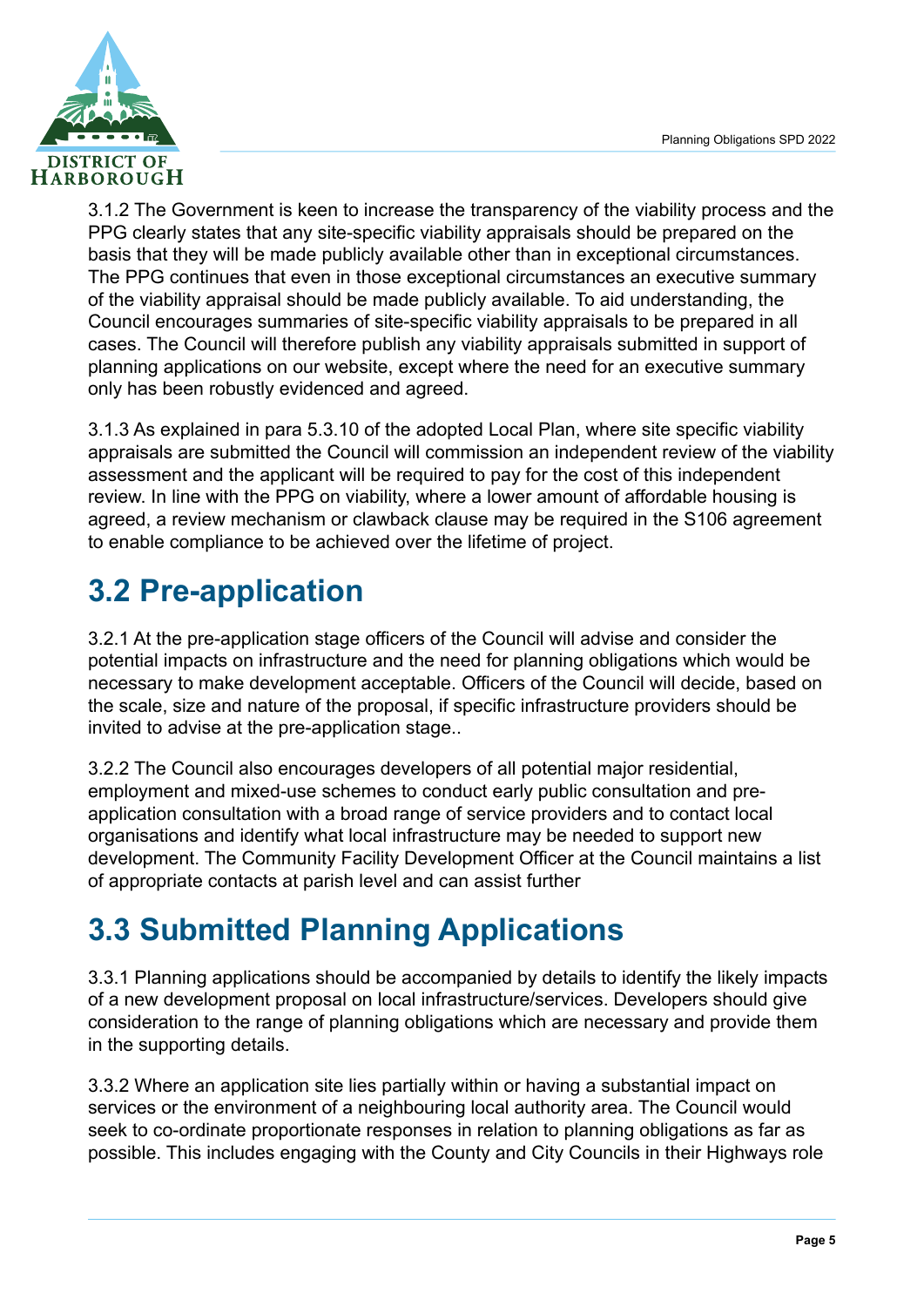

and Highways England where appropriate. However, if agreement cannot be reached the Council will seek obligations relating to the part of the site which lies within its administrative boundary.

3.3.3 Once a planning application is received, the authority will consult infrastructure and service providers where there might be impacts on the service they provide. The infrastructure provider will be directed to information concerning the planning application on the Council's website and asked to make any comments or respond within 21 days from date notified.

3.3.4 Infrastructure providers /service areas may include:

Those relating to functions for which Harborough District Council is the responsible authority:

- Affordable Housing
- Community and Sports Facilities;
- Open Space and Recreation;
- Provision of waste and recycling receptacles; and
- Cemeteries

(The District Council is responsible for cemeteries in some parts of the District, elsewhere it rests with Parochial Church Councils, Burial Authorities or Town and Parish councils).

3.3.5 Those relating to functions for which Leicestershire County Council is the responsible authority:

- Adult Social Care and Health;
- Waste Management;
- Education;
- Economic Development;
- Highways and Transportation;
- Library Services; and
- Sports and Recreation Facilities.

3.3.6 Those relating to functions of other stakeholders:

- Utility Providers- water, sewerage, gas, electricity, broadband,
- Police and Fire Authorities
- Clinical Commissioning Groups and NHS England
- Highways England
- Town and Parish Councils (for example Community Facilities, Provision of Open Space)
- Management Companies (for example maintenance of Open Space)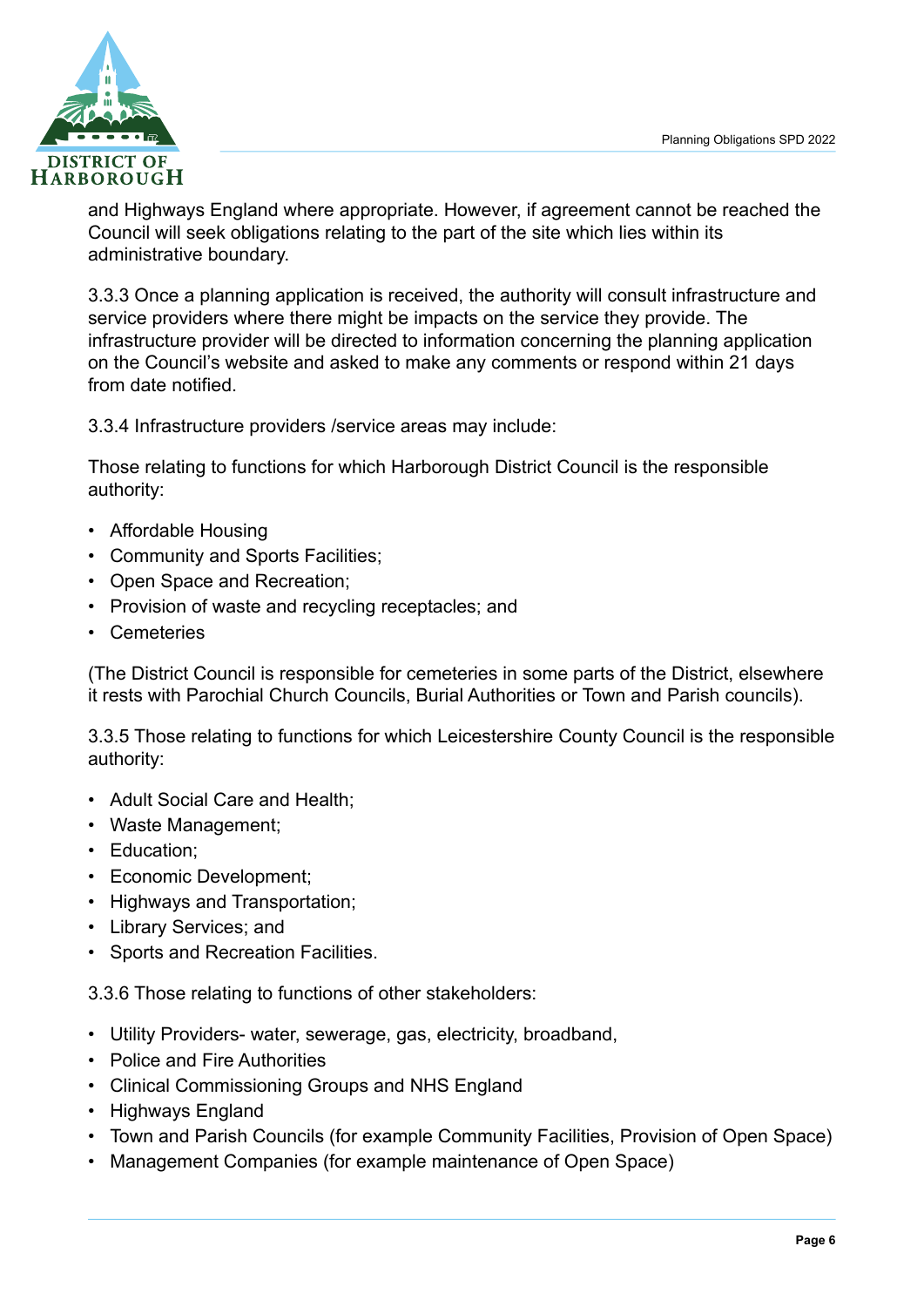

• Neighbouring authorities- where impact of development is cross boundary

 3.3.7 Infrastructure providers who identify that a planning obligation is required should set this out clearly in a formal response. The Council will then consider the requests and decide if the obligations requested meets the CIL Tests.

3.3.8 Town and Parish Councils are encouraged to include comments on the need for Section 106 contributions as part of their response to planning applications consultation, including up to date information on services and facilities if this has changed.

3.3.9 It is also important to note that the three statutory CIL tests mean S106 developer contributions can only be used to enable the provision of additional or renewed community infrastructure to create additional capacity in order to satisfy the demands arising from that development to make the development acceptable. It is also important to note that S106 developer contributions *cannot* be used to put right existing infrastructure deficits.

3.3.10 Large commercial and employment generating developments may increase demands on infrastructure. Therefore, if there is a demonstrated need directly related to the development, a contribution will be sought. The types of need may often be related to transportation, such as cycle ways and footpaths, but may extend to other types of contribution (e.g. economic growth/local employment/skills training) dependent on the nature of the development and what is required to make an application acceptable

### <span id="page-11-0"></span>**3.4 Determining planning applications**

3.4.1 In determining planning applications, Harborough District Council as the local planning authority has responsibility for deciding which planning obligations are necessary to ensure developments are acceptable. In executing this responsibility, the Council will take account of adopted guidance and responses from all service providers, together with any responses from Town and Parish Councils and the views of Ward Councillors

 3.4.2 Planning applications which require a planning obligation will need a draft Heads of Terms for S106 Obligations which sets out:

- all specific types of infrastructure/projects to be delivered;
- the contribution to any infrastructure required (where this is agreed as a financial payment); and
- the timing of payment or delivery of the necessary infrastructure in relation to development.

 3.4.3 This SPD covers the principal areas where contributions may be sought, but it should not be regarded as exhaustive. The impact of planning proposals on all types of services or infrastructure will be examined on a case-by-case basis when applications are submitted and obligations considered in order to ensure development is acceptable.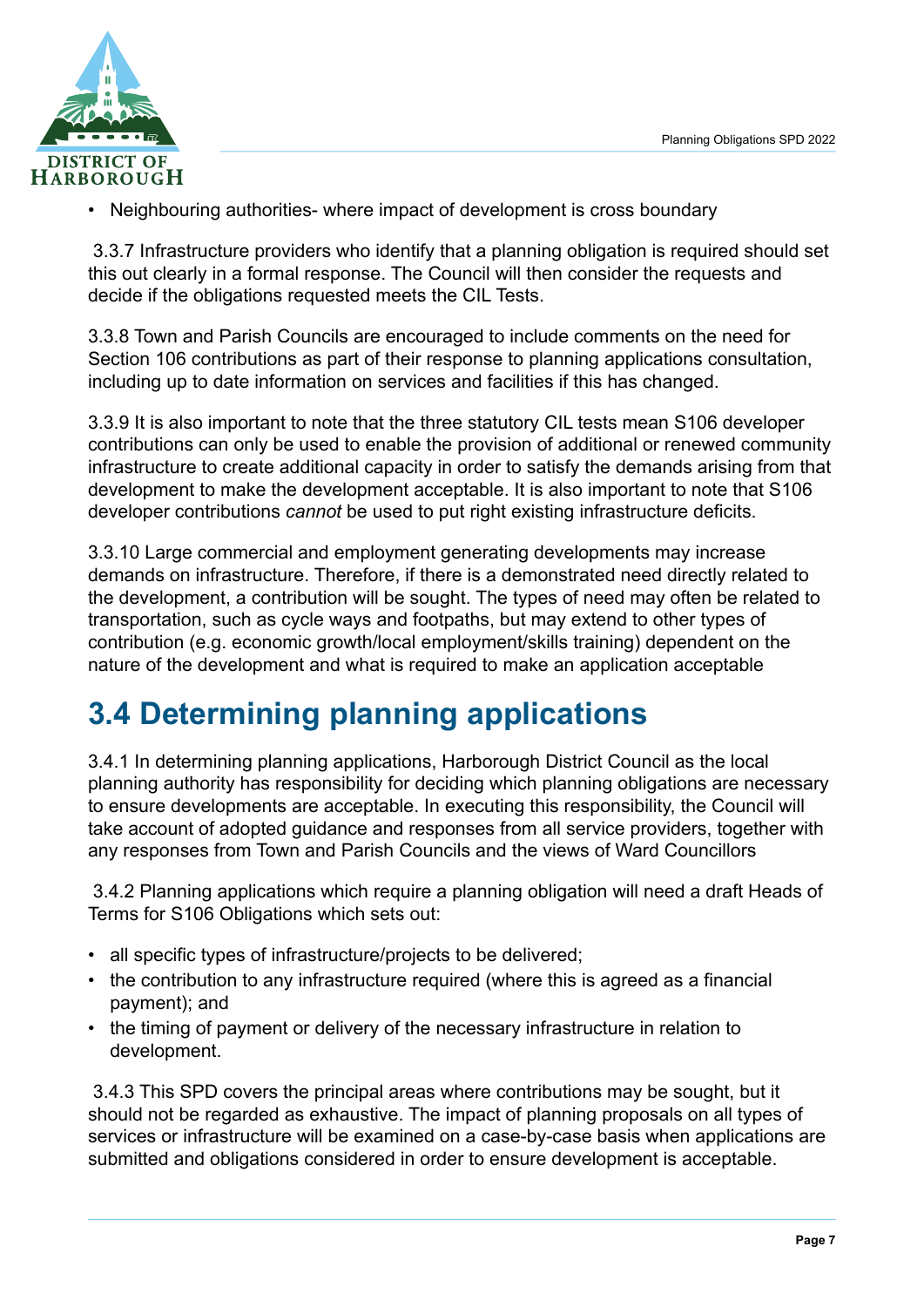

### <span id="page-12-0"></span>**3.5 Cross Boundary Applications**

3.5.1 Where a planning application site falls partially within or close to the administrative boundary with another neighbouring local planning authority area, the planning case officer will consult with all relevant parties, including neighbouring authorities (which may be county, district, borough or unitary authorities), as required, as part of the normal decisionmaking process. Any cross-boundary implications would be considered as part of managing the process. This includes engaging with the County and City Councils in their Highways role where appropriate.

### <span id="page-12-1"></span>**3.6 Negotiating and Finalising the Section 106 Planning Agreement**

3.6.1 When a planning agreement/obligation is necessary, the applicant will need to pay the Council's legal costs to review the document/s.

3.6.2 The Council's Legal services team may draft the S106 agreement or provide comment on a draft S106 agreement submitted on behalf of or by an applicant.

<span id="page-12-2"></span>3.6.3 The final signed version of the agreement will be placed on the Planning Register.

### **3.7 Variations to planning obligations**

3.7.1 An application can be made to vary or remove a planning obligation at any time on the basis of a material alteration or change in circumstances since the application was originally determined. Where this occurs, the applicant will need to pay the Council's legal costs. Where necessary, infrastructure providers will be notified and consulted. Ward Members and town and parish councils may be notified and consulted, where necessary.

3.7.2 If the application was originally determined by the Planning Committee rather than being delegated to officers, the Planning Committee will usually determine the application to vary the obligation.

### <span id="page-12-3"></span>**3.8 Monitoring of planning obligations**

3.8.1 The Council's Planning Obligations Officer co-ordinates the monitoring of developments to ensure the planning obligations are met. Whether a planning obligation requires a developer to undertake some works on site (direct provision) or make a financial contribution to off-site infrastructure, it is important that there is confidence that each planning obligation is delivered.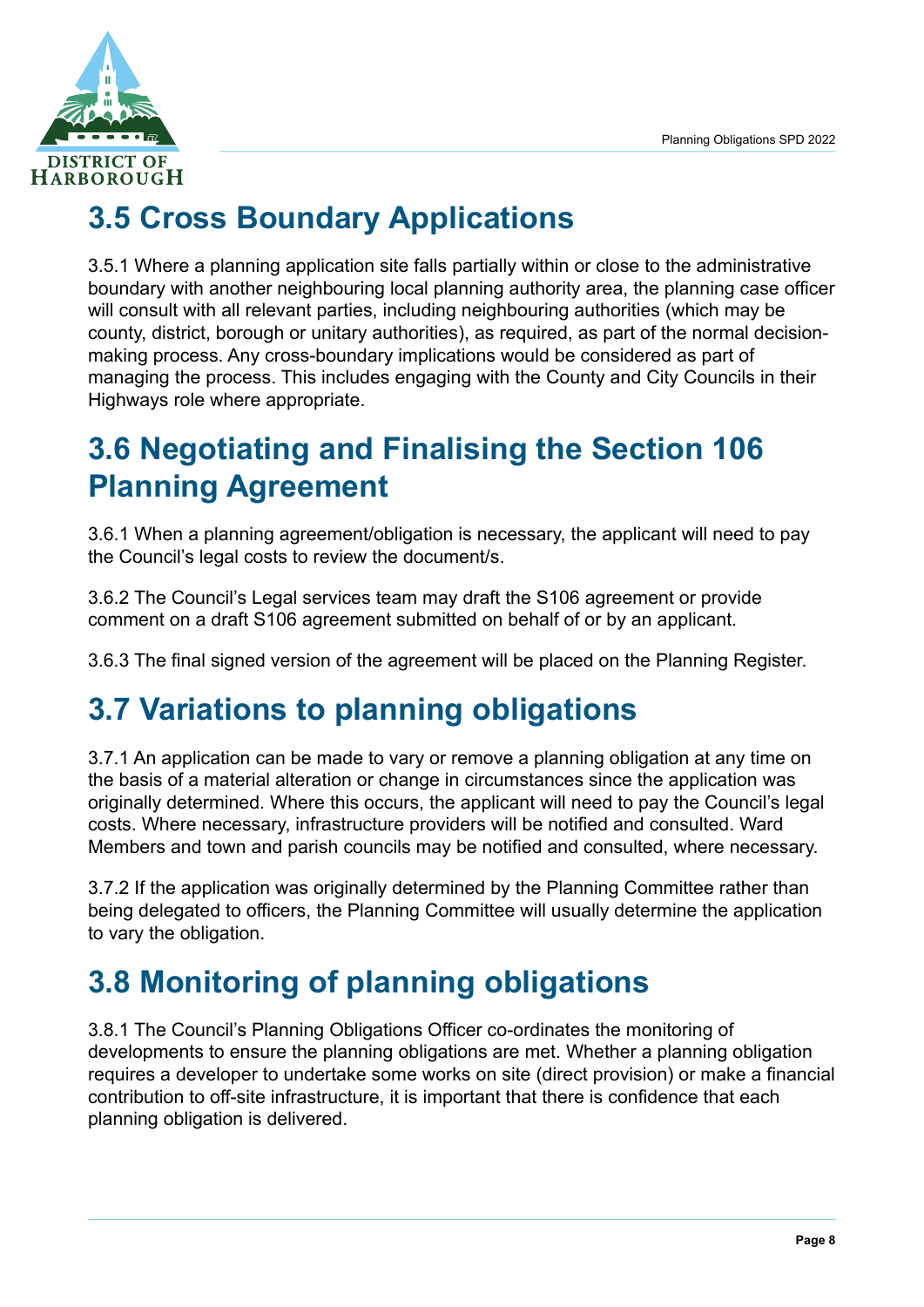

3.8.2 Monitoring and subsequent reporting will enable the local community to know the infrastructure needed to make development acceptable has been delivered. It is also important to be able to assure developers that the planning obligation/s they made are spent in accordance with the purposes contained within the S106 agreement.

3.8.3 Invoices are issued by the Council at defined stages of development (known as trigger points) as stated in a S106 planning agreement. The Council will notify those services with responsibility for delivery of the relevant infrastructure, when a planning obligation payment is received and will record the date by when the planning obligation/s has to be spent.

3.8.4 Partner organisations for example, the Clinical Commissioning Group (C.C.G.) or Police, may be required to sign an indemnity agreement and ensure contributions are spent in accordance with the S106 Agreement. [15 Annex 1](#page-40-0) includes a draft indemnity agreement.

### <span id="page-13-0"></span>**3.9 Infrastructure Funding Statement**

3.9.1 A requirement of the CIL Regulations means Councils are required to produce an annual Infrastructure Funding Statement (IFS). This is a summary of financial contributions which the Council has secured through Section 106 obligations and any other infrastructure funding from new development. It is published annually by 31<sup>st</sup> December and put on the Council's website.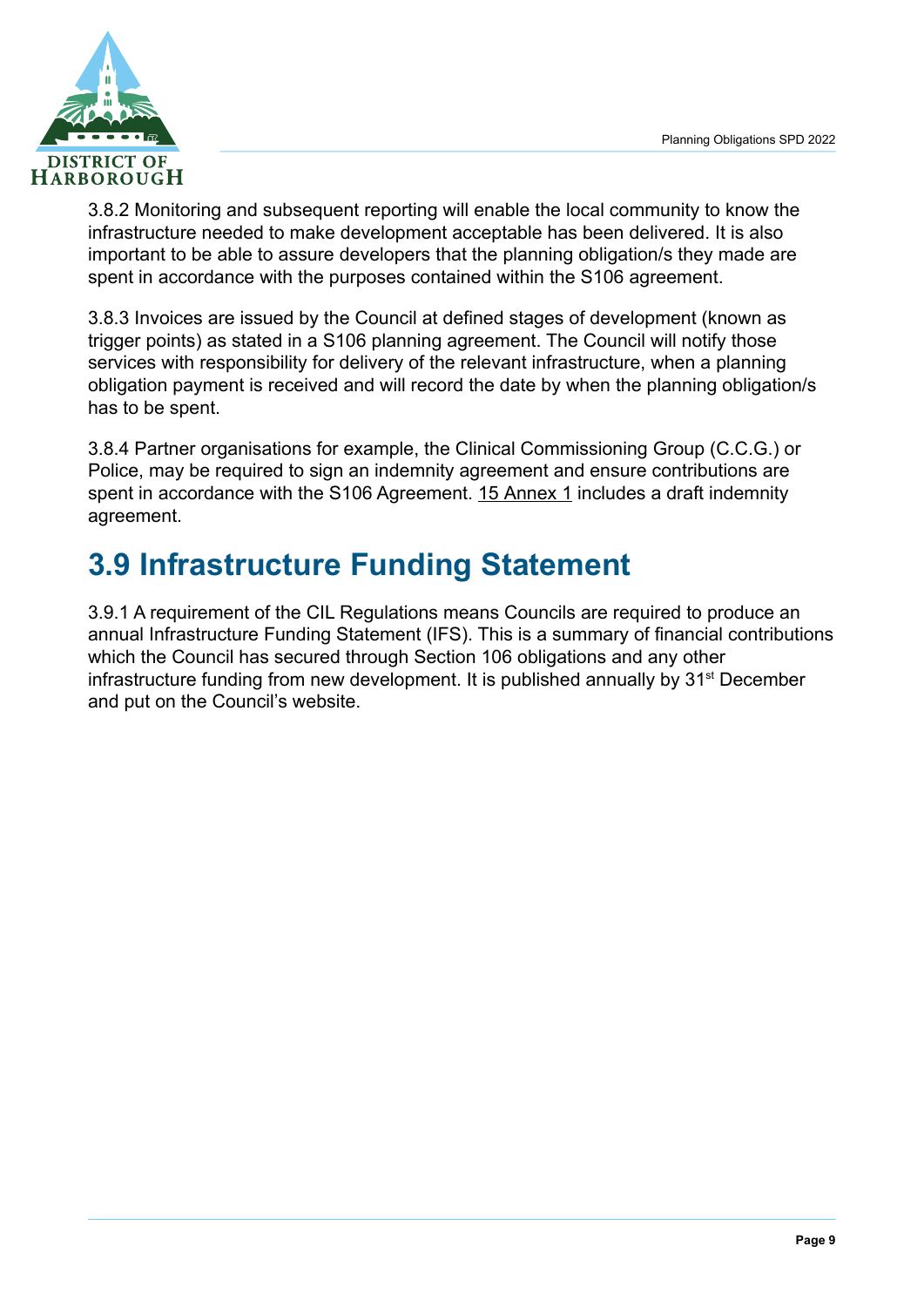

# <span id="page-14-0"></span>**4 Factors Affecting Planning Obligations**

### <span id="page-14-1"></span>**4.1 Trigger Points for Planning Obligations**

4.1.1 For larger development schemes payments can be staged with the payment of obligations required when specific stages of a development are reached. These stages, often referred to as trigger points, should be agreed in the S106 and linked to the time and/ or delivery of particular milestones, for example, commencement of development, first occupation, or at 50% occupation of the number of dwellings

4.1.2 Trigger points will be negotiated with applicants but could include, for example, a requirement for the first tranche of contributions required on commencement of development, with the remaining tranche required at an agreed level of occupation, for example when 50% of the total number of dwellings are occupied. The Monitoring Fee Evidence Paper (link) includes a worked example of how monitoring fees will be calculated, and how these relate to the number of clauses and trigger points

### <span id="page-14-2"></span>**4.2 Indexation**

4.2.1 Financial contributions are based upon the costs of infrastructure. Financial contributions may therefore be indexed (i.e. index-linked to inflation) to ensure that they retain their original 'real value'. The base date and appropriate index for the planning obligation(s) to be applied will be set out in the legal agreement. Where a formula has been set for the calculation of contribution levels, any cost figures used will be updated regularly to take account of inflation (for example using BCIS, RPI or CPI). The cost figures are the sums required at the time of negotiation. The County Council may also request their payments are index linked.

### <span id="page-14-3"></span>**4.3 Interest**

4.3.1 Late payment of financial obligations significantly beyond the stipulated trigger points will attract interest at 4% above the Bank of England base lending rate in force at the time. from the date that the payment falls due to the date the actual payment is made. This rate of interest will be specified in the S106.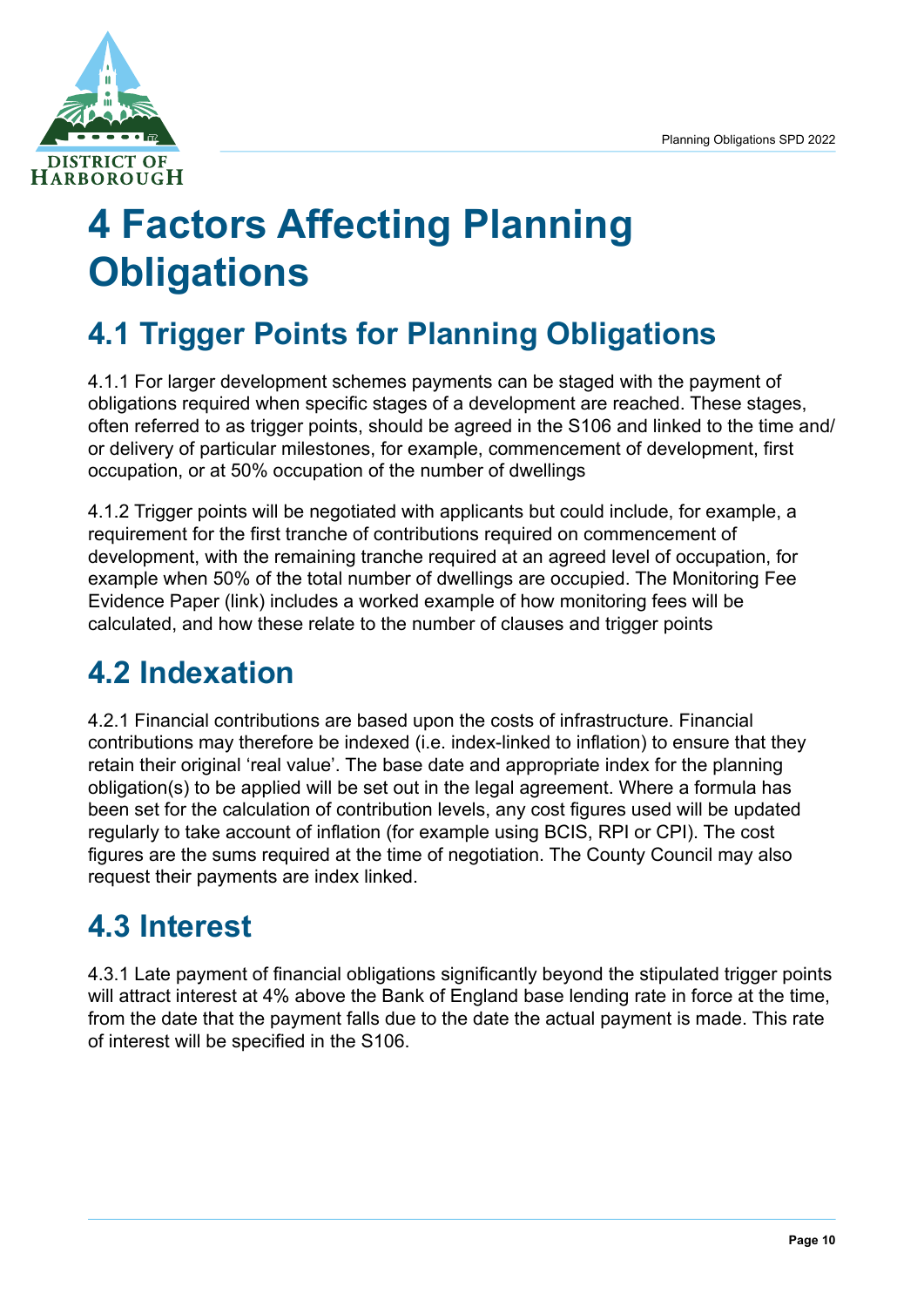

### <span id="page-15-0"></span>**4.4 Maintenance of assets secured through planning obligations**

4.4.1 It is important that obligations are delivered to the required standard and are subsequently maintained. A developer should ensure that there are adequate arrangements made to ensure appropriate maintenance and management of the asset toprevent it from becoming a future liability. In some instances the inclusion of a financial contribution for maintenance could be justified.

4.4.2 It should not be assumed assets will be taken on by the local authority. Each case will be considered on its own individual merits. Where the Council does not take on the maintenance of an asset, the maintenance may be provided by a Management Company (MANCO) or by a Parish or Town Council.

### <span id="page-15-1"></span>**4.5 Legal and Monitoring Fees**

4.5.1 The District Council as a party to the S106 agreement or unilateral undertaking will seek its full legal costs associated with the negotiating, preparing, drafting, amending, producing, and sealing of S106 agreements/unilateral undertakings. It will include, where required, the costs of obtaining independent or specialised advice to validate aspects of the contributions.

4.5.2 Part 10 of the Community Infrastructure Levy (Amendment) (England) Regulations 2019 permits a local authority to secure fees to monitor and report on planning obligations contained within a Section 106 agreement, especially where the scale of development is complex and needs long term monitoring.

4.5.3 The sum of the monitoring fee to be paid to the Council must not exceed the Authority's estimate of its cost of monitoring the development over the lifetime of the planning obligation(s). Monitoring fees will therefore be based on current costs and will be reviewed periodically as necessary in line with changing costs.

The formula for calculating the monitoring fee of a Section 106 agreement is as follows:

Part One: Desk-based costs

(Number of 'trigger events' x 'Fee per monitoring point')

plus

Part Two: Site visit costs

(Number of 'trigger events' x Site Visit Fee)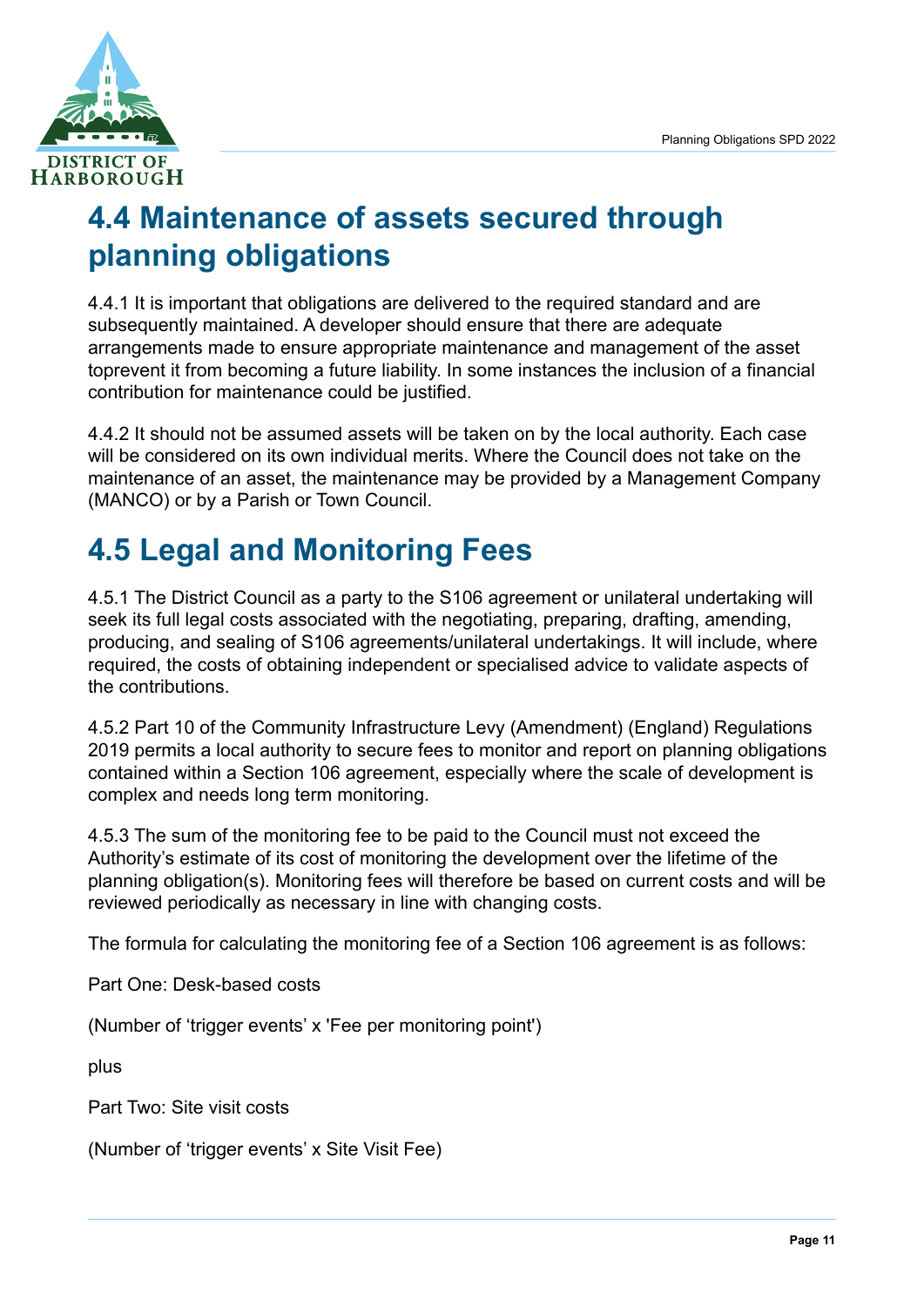

4.5.4 The most recent information and evidence on costs will be made available on the Council's website site. The current fees (as of March 2022) can be found in the Schedule of Costs 2021-22 (LINK NEEDED). Spending will be reported as specific item in the Council's Infrastructure Funding Statement.

### <span id="page-16-0"></span>**4.6 Bonds and Enforcement Action**

4.6.1 The Council may request that a bond is obtained to mitigate the risk of defaults on the fulfilment of planning obligations (and payments in the case of commuted sums) based on the merits of each individual case.

4.6.2 Notwithstanding the opportunity that exists for obligations to be varied, the Council will seek to ensure that all obligations are fulfilled and may be prepared to accept staged payments if needed to ensure that the terms of the original agreement are met.

4.6.3 The Council will use its corporate debt recovery process where necessary and its enforcement powers to stop development where the necessary obligations have not been made or not been made on time or in accordance with agreed payment schedules or "trigger" points. For further information on the approach to planning obligations please contact: Planning Obligations Officer, Harborough District Council. .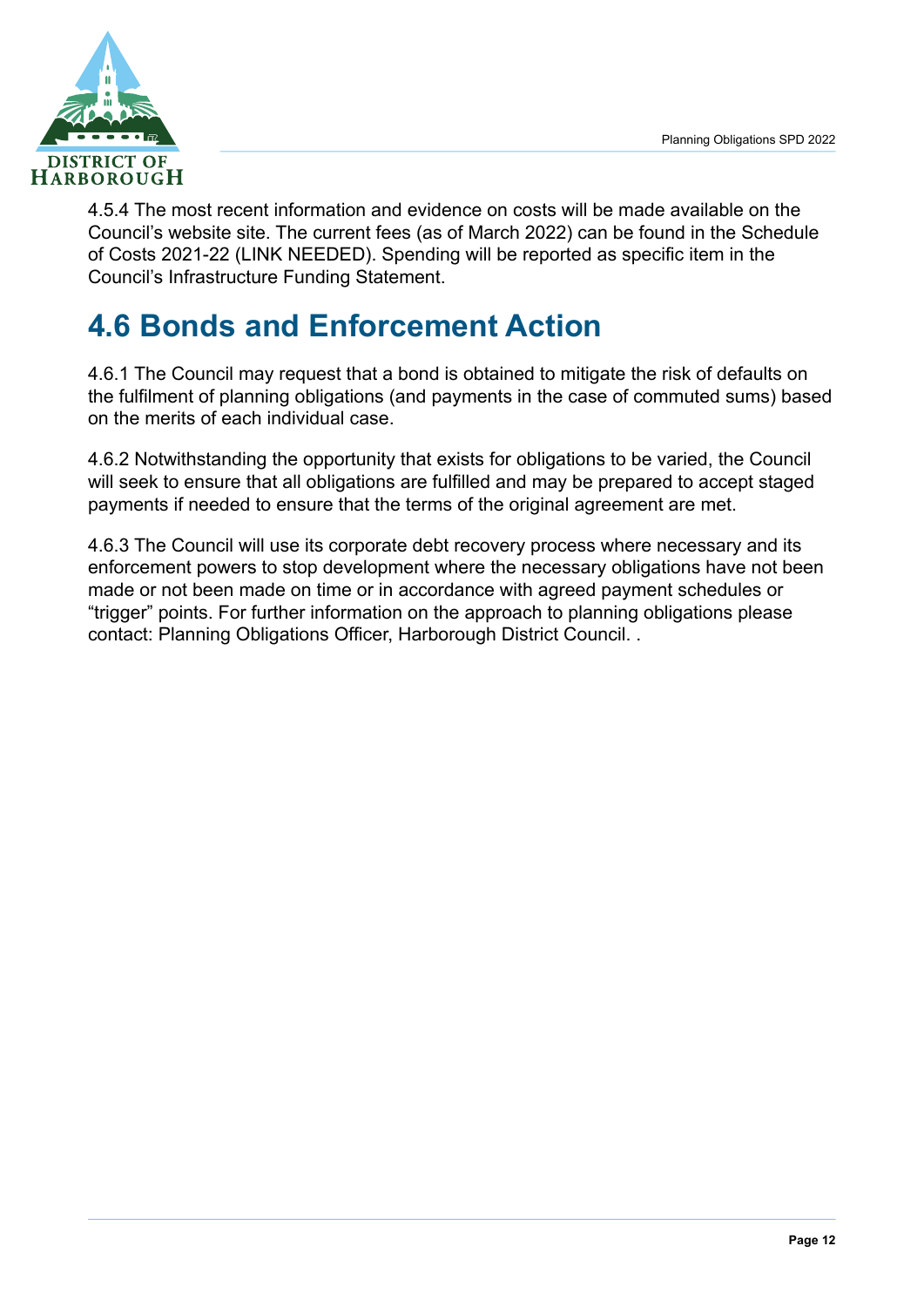

# <span id="page-17-0"></span>**5 Affordable Housing**

### <span id="page-17-1"></span>**5.1 Local Plan Policies**

5.1.1 The Housing policies can be found in Chapter 5 of the Harborough Local Plan 2011-2031. Policy H2 requires 40% affordable housing provision on sites of more than 10 dwellings or with a combined gross floorspace of more than 1,000 square metres. Policy H2 sets a tenure split of the affordable housing of about 75% affordable or social rented and 25% low-cost home ownership, or a different mix if justified by the latest assessment of affordable housing need. Clause 5 of Policy H2 advises that proposals which do not meet the policy requirements will be acceptable where it is demonstrated to the Council's satisfaction that a different level or mix of affordable housing is required to make the development viable and the approach contributes towards creating mixed and balanced communities.

5.1.2 It should be noted that the Local Plan Policy H2 seeks contributions on sites of more than 10 dwellings (i.e.11 dwellings or more) or on sites for development with a combined gross floorspace of more than 1,000 sqm. It is noted that the NPPF 2021 policy states that Affordable Housing should only be sought on 'major developments', and as set out in the Glossary 'major developments' of housing are defined as 10 or more units. The Council will apply the adopted Local Plan policy when seeking contributions to affordable housing

### <span id="page-17-2"></span>**5.2 Housing and Neighbourhood Plans**

5.2.1 Made Neighbourhood Plans form part of the Development Plan for their area. Neighbourhood Plans may include policies on housing and affordable housing, and new Neighbourhood Plans should consider the issue of First Homes.

### <span id="page-17-3"></span>**5.3 Changes to National Planning Policy and the introduction of First Homes**

5.3.1 On 24th May 2021 the Government published its policy on First Homes. [https://www.](https://www.gov.uk/guidance/first-homes) [gov.uk/guidance/first-homes](https://www.gov.uk/guidance/first-homes)

5.3.2 This guidance includes the definition of First Homes and the eligibility and qualifying requirements for purchasers, and the limited circumstances in which the criteria could be applied. The guidance sets out how First Homes should be taken account of in planmaking and decision-taking and sets outs the Government's policy for enabling First Homes exception sites. Neighbourhood Plans are also encouraged to support the delivery of First Homes.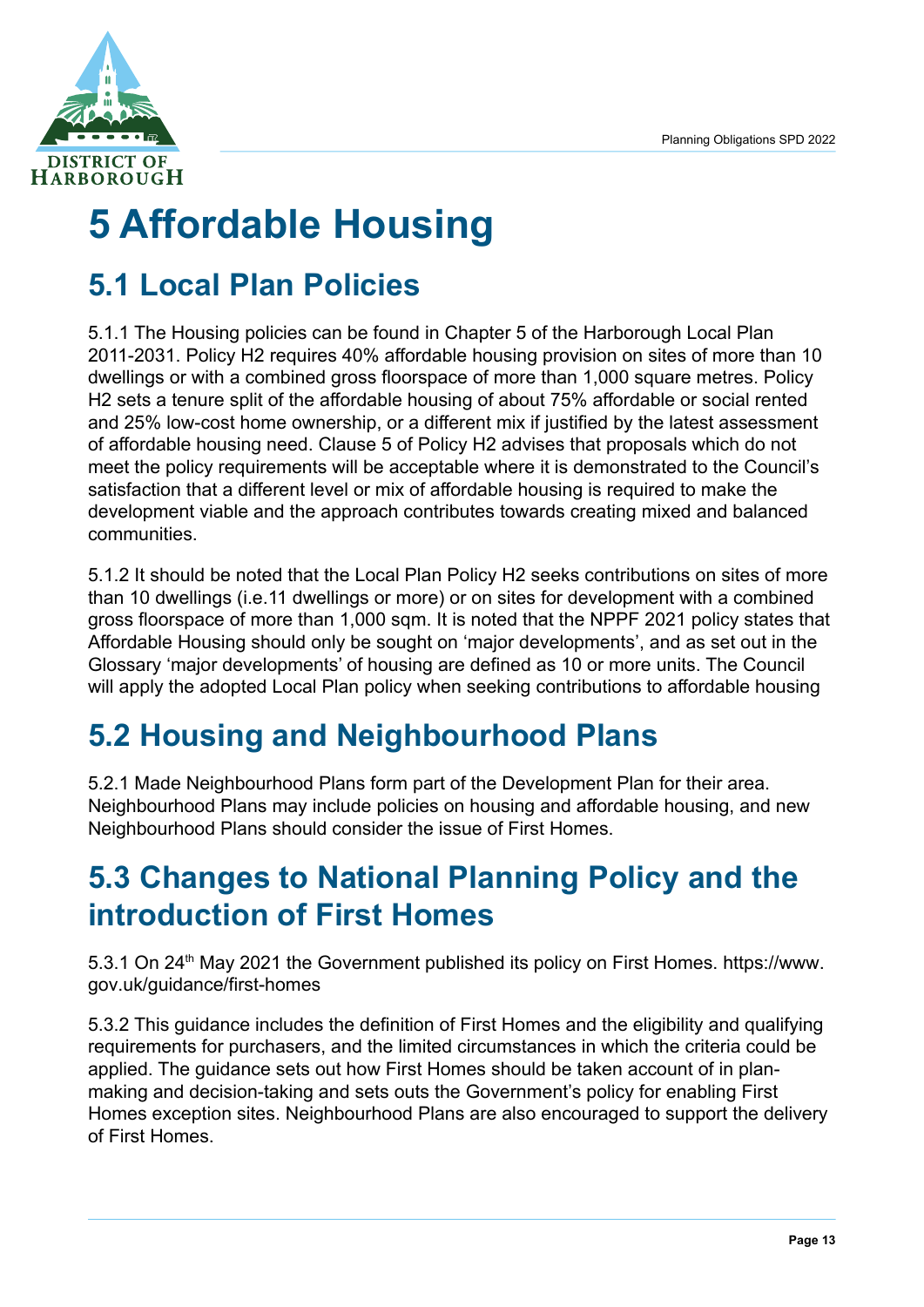

### <span id="page-18-0"></span>**5.4 First Homes in Harborough**

5.4.1 Under the transitional requirements, plans which have reached an advanced stage of plan making do not need to be amended to reflect these new First Homes requirement. After 28 June 2021 all Local Plans and Neighbourhood Plans will be expected to take account of the new First Homes requirements. First Homes will therefore be an important part of the next Harborough Local Plan. The appropriate place to consider if there is evidence to justify a higher level of discount and/or local connection criteria for First Homes in Harborough is through the plan making process. Therefore, the current adopted Local Plan policies on affordable housing will continue to apply until the next Local Plan is adopted.

5.4.2 The Government's policy also sets out transitional arrangements for decision-making on applications which indicates that applications for full or outline planning permission which have been subject to significant pre-application engagement and determined before 28 March 2022 do not need to apply the First Homes policy. It is, however, also noted that Government policy requires Local Planning Authorities to be open to, and supportive of, proposals to deliver First Homes on existing sites.

5.4.3 The Council also notes the Government's support for First Homes exception sites, which are defined assites that can come forward on unallocated land outside of a development plan. Whilst such sites, by definition, will not be allocated for housing in the Local Plan, they will still be expected to comply with other relevant Local Plan policies including good design and layout etc.

### <span id="page-18-1"></span>**5.5 Definition of Affordable Housing**

5.5.1 Affordable housing is defined in national policy as social rented, affordable rented and intermediate housing, provided to eligible households whose needs are not met by the market. Eligibility is determined with regard to local incomes and local house prices. Affordable housing should include provisions for the development to remain at an affordable price in perpetuity for future eligible households or, where any affordable housing development is subsequently sold on the open market, for the value to be recycled for replacement affordable housing provision in the locality.

5.5.2 The definition of affordable housing included in the glossary in the adopted Local Plan (page 282) references only housing for social and affordable rent. The updated NPPF definition of affordable housing refers to a number of other affordable housing products and includes a wider range of rented and low-cost tenures and options

5.5.3 Social rented housing is rented housing owned and managed by local authorities and RPs (Registered Providers or Housing Associations), for which guideline target rents are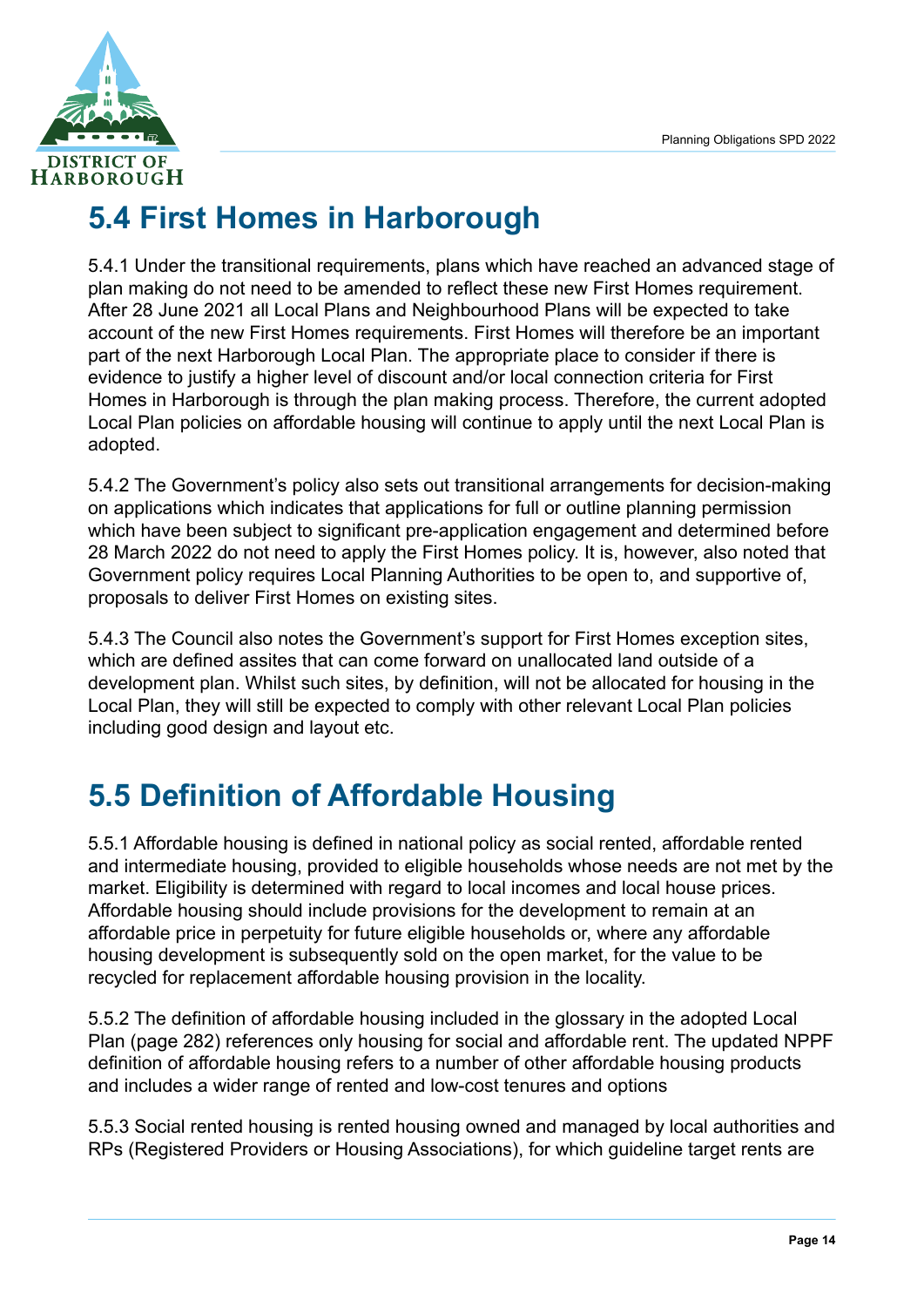

determined through the national rent regime. This type of housing may also be owned by other organisations and provided under equivalent rental arrangements if agreed with the local authority or with Homes England.

5.5.4 Affordable rented housing is let by Registered Providers (RPs) to households who are eligible for social rented housing. Affordable Rent is subject to rent controls that require a rent of no more than 80 per cent of the local market rent (including service charges, where applicable).

5.5.5 Intermediate housing are homes for sale and rent provided at a cost above social rent, but below market levels. These can include Shared Equity, Shared Ownership and other low cost homes for sale (including Discounted Market Sale) and intermediate rent.

5.5.6 Therefore, the current national definition of Affordable Housing includes social rented housing, intermediate rented housing, shared ownership and shared equity products and, as of  $24<sup>th</sup>$  May 2021, First Homes as well.

### <span id="page-19-0"></span>**5.6 Exception Sites, New Housing in the Countryside and Evidence of Local Housing Need**

5.6.1 Policy H3 allows for rural exception sites, which as the policy states are for affordable housing on small sites that would not normally be permitted for housing'. There is a requirement for exception sites to meet a 'clearly evidenced local affordable housing need. Exception sites are usually supported by a Local Housing Needs Survey. The Council would expect such surveys to follow the best practice methodology of a parish level two-part survey which is independently undertaken and analysed. The pre-survey consultation with the Town or Parish Council to raise awareness of the survey is an integral part of the process and helps ensure as high a response rate as possible for this snapshot survey and gain local support. Survey findings are considered valid for three years. It should be noted that owing to the snapshot nature of the survey, results should not be extrapolated, and any resulting scheme would not be expected to meet all of the identified affordable housing need. In practice, parish level local housing need surveys are usually used to justify a scheme to meet around 50% of the affordable housing need identified. Where surveys find evidence of a demand for open-market housing within a parish it is useful that this is reported, but it must be noted that this provides evidence of demand, not local housing need.

5.6.2 Policy GD4 also allows for housing on small sites of no more than 4 dwellings which are within or physically and visually connected to settlements and which meet a local need for housing of a particular type, including small dwellings for the elderly and starter homes, provided this has been evidenced through a rural housing needs survey or a neighbourhood plan. Such sites are not exception sites as they are permissible under Policy H4. However, the advice on what constitutes a best practice rural housing needs survey would still apply to these sites.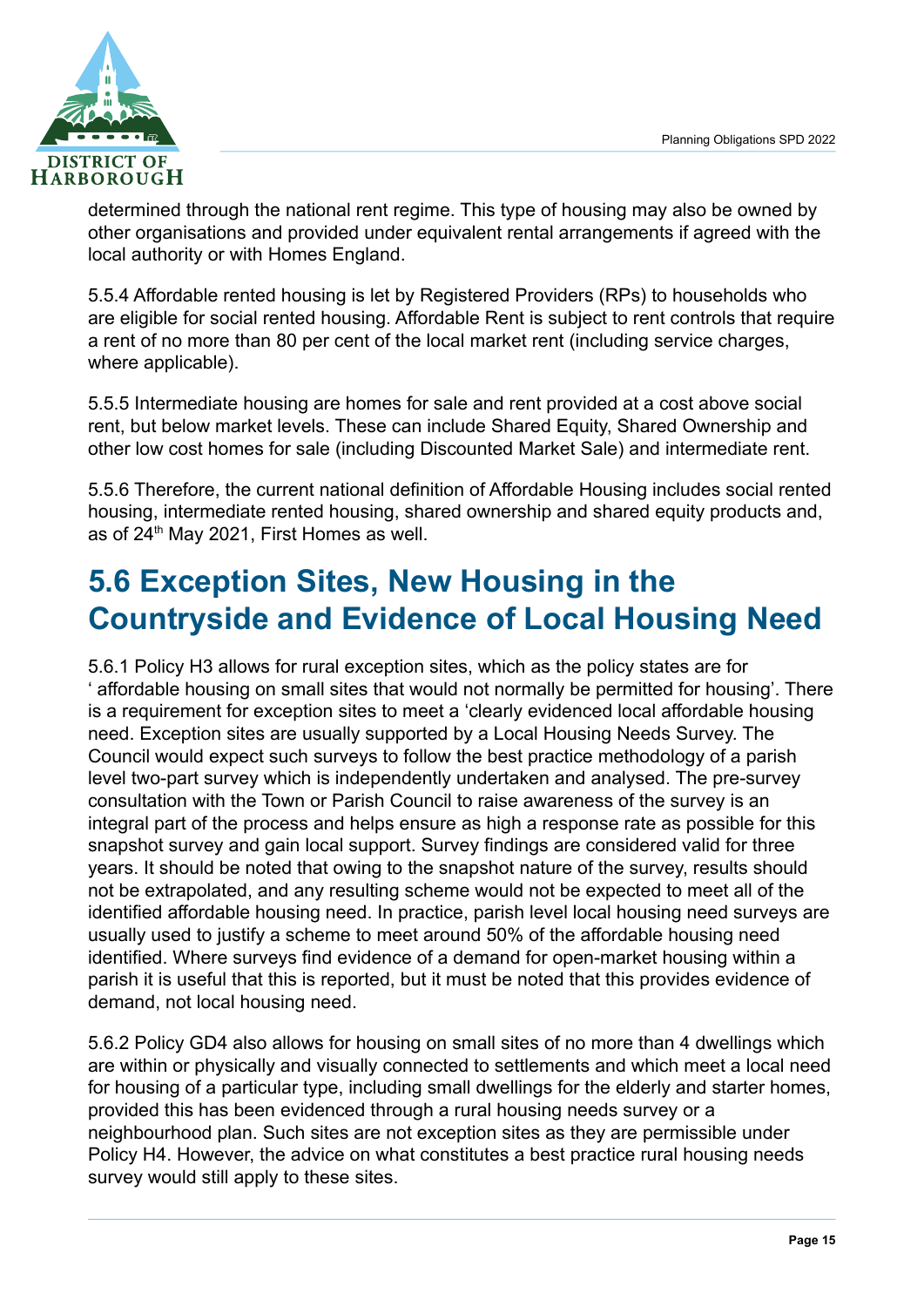

5.6.3 "Starter Homes"

As explained in the Glossary of the adopted Local Plan (page 290) Starter Homes were a government initiative for low cost home ownership. Although a technical consultation was undertaken this initiative was not taken forward. Current Government policy is now supporting low cost housing for sale for first time buyers) through the First Homes (see First Homes Section).

### <span id="page-20-0"></span>**5.7 Housing Mix**

5.7.1 Harborough District has an above average number of larger type dwellings (5-7 bedrooms) and a smaller number of 2-3 bedroom house types. Smaller dwellings are under-represented in the range and mix of house types. It is evident that the number of smaller households is increasing. In light of this, the majority of our house type requirements will be based on smaller house types to meet demand. .

5.7.2 Development proposals should therefore always seek to provide a mix of size and type of dwellings (both open market and affordable dwellings). In particular, housing for smaller households will be supported in order to meet District wide identified need. Local Plan Policy H5 specifies that major housing developments should provide a mix of housing types that is informed by up to date evidence of housing need. In establishing the appropriate mix of housing types, account should be taken of the range of accommodation types required in the local area. This is derived from the understanding of the size and characteristics of future households over the plan period and an appreciation of how well suited the existing dwelling stock is to meet those demands

### <span id="page-20-1"></span>**5.8 Affordable Housing Mix**

5.8.1 The type of affordable housing sought will be negotiated on a case by case basis. The discussion will be informed by percentages set out in the Table 1 below, as a starting point.

#### <span id="page-20-2"></span>**Table 1 - Benchmark affordable housing mix on proposals above 10 units**

| <b>Dwelling Type</b> | <b>Percentage of Housing Mix</b> |
|----------------------|----------------------------------|
| 1 bedroom dwelling   | $35 - 40%$                       |
| 2 bedroom dwelling   | 25-30%                           |
| 3 bedroom dwelling   | 25-30%                           |
| 4 + bedroom dwelling | $5 - 10%$                        |

**Table 5.1 Benchmark affordable housing mix on proposals above 10 units**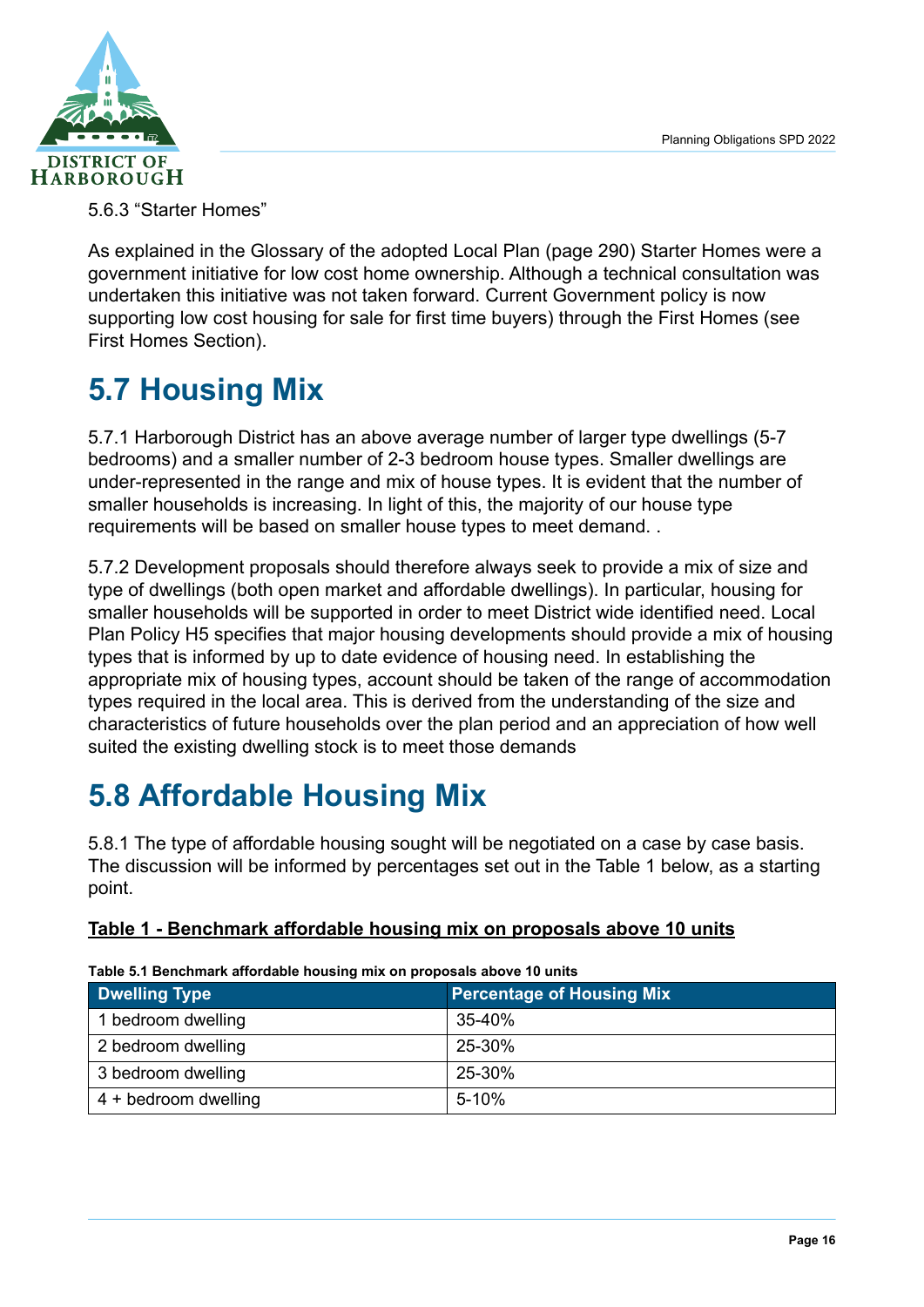

Source: Table 52 of the HEDNA, Estimated Size of Dwellings Needed 2011 to 2031 – Affordable Housing – HMA[1](#page-43-1)

5.8.2 The HEDNA [\(Our policies, plans and strategies - HSG8 Housing and Economic](https://www.harborough.gov.uk/directory_record/2263/housing_and_economic_development_needs_assessment_hedna) [Development Needs Assessment \(HEDNA\) | Harborough District Council\)](https://www.harborough.gov.uk/directory_record/2263/housing_and_economic_development_needs_assessment_hedna) includes an estimate of the size of affordable housing dwellings needed across the Housing Market Area for the period to 2031. This evidence provides the indicative mix of affordable housing that will be sought on sites within the Harborough District. However, the characteristics of individual sites and more detailed evidence of local housing needs, for example from a parish level housing needs survey or evidence prepared to support a Neighbourhood Plan, may also influence housing mix sought on a particular development.

5.8.3 Therefore, applicants are advised to consult the Harborough District Council Strategic Housing and Enabling Officer at the earliest opportunity to discuss and agree site/locality specific requirements and details of the affordable housing contributions prior to the submission of a planning application. It should be noted that:

- All affordable housing must comply with Homes England Quality Development Standards particularly in relation to space and floor areas as a minimum requirement.
- Affordable housing for rent will be transferred to a partner Registered Provider (RP) at values to be agreed between the developer and the RP partner and approved by Harborough District Council.
- Developers are required to negotiate the price paid as a percentage value of shared ownership directly with the Registered Provider.
- Other/alternative forms of housing / development, including community led options, will be dealt with as part of the Council's Strategic and Enabling function and we will actively engage with providers to assess opportunities where these options may be appropriate

The range and type of affordable housing should be secured through, and specified in, the Section 106 agreement.

### <span id="page-21-0"></span>**5.9 Special Needs and Extra Care Housing**

5.9.1 Special Needs housing may be affordable housing, where it meets the definition of affordable housing and/or where proposed by specialist providers. However, specialist housing that is not affordable would normally be expected to make affordable housing contributions. Examples of those who may be in 'special need' include the elderly, 16-24 year olds, people with mental health or learning difficulties, and people with special access requirements such as wheel chair users. The Council will also seek the provision of small 1-2 bed bungalows on appropriate sites to meet the need for this house type for our expanding elderly community.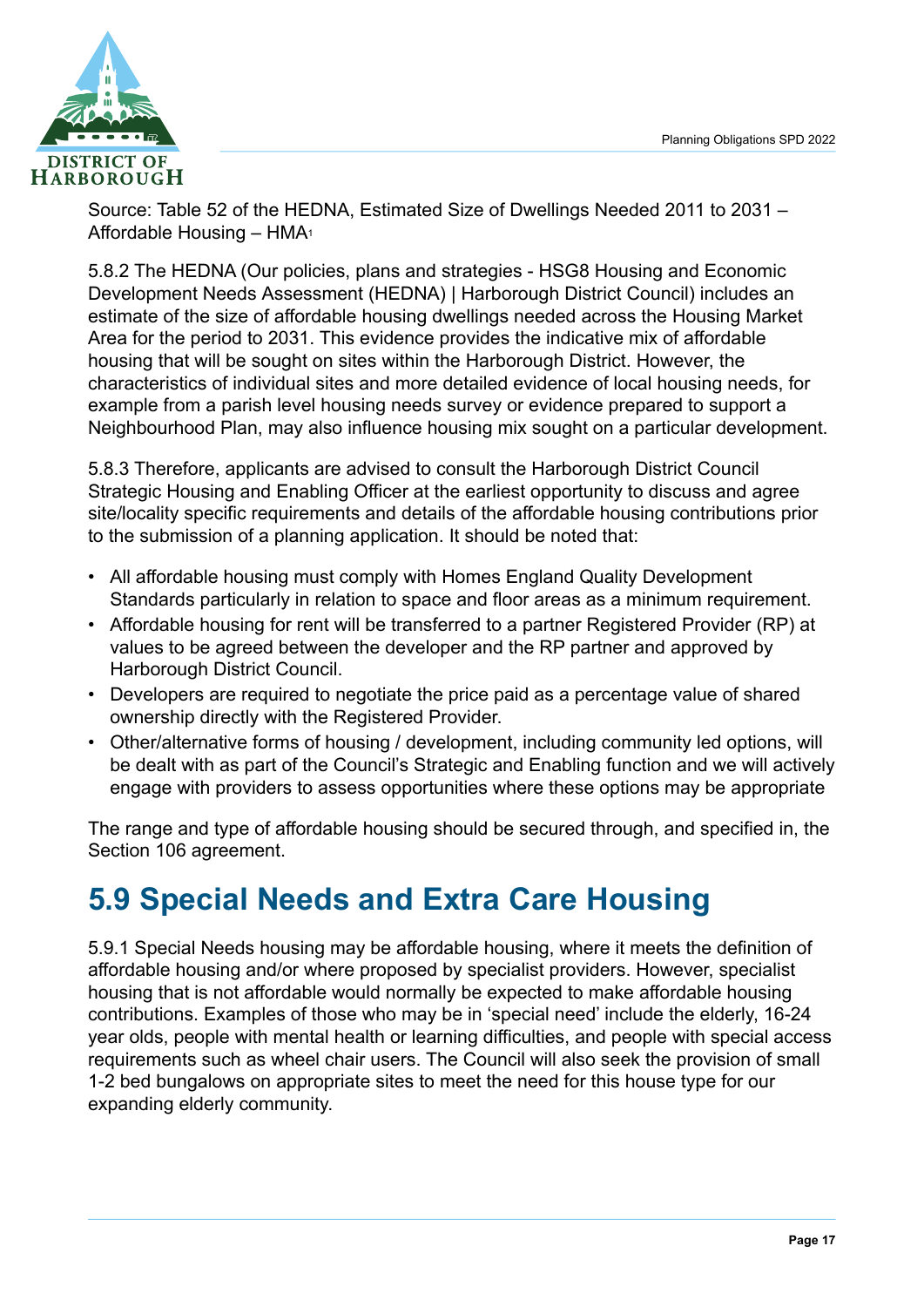

5.9.2 Special Needs housing is strongly encouraged, and bespoke guidance and support will be provided to assist in implementation. The Council will work to meet wheelchair and Lifetime Homes Standards which are now covered through optional requirements in Building Regulations.

5.9.3 New forms of sheltered and retirement housing have been developed in Harborough District in recent years, to cater for older people who are becoming more frail and less able to do everything for themselves. The Council strongly supports such provision.

5.9.4 Extra Care Housing is housing designed with the needs of frailer older people in mind and with varying levels of care and support available on site. Most people who live in Extra Care Housing have their own self-contained homes, and a legal right to occupy the property. Extra Care Housing is also known as very sheltered housing, assisted living, or simply as 'housing with care'. It comes in many built forms, including blocks of flats, bungalow estates and retirement "villages". It is a popular choice among older people because it can sometimes provide an alternative to a care home. There are communal facilities with domestic support and personal care available.

### <span id="page-22-0"></span>**5.10 Specialist Housing and Viability**

5.10.1 The Government issued revised Planning Practice Guidance on Housing for Older and Disabled people on June  $26<sup>th</sup> 2019$  (after the adoption of the Local Plan). This guidance includes a specific section on viability noting the front-loading of viability testing in plan-making and that the emphasis is on the applicant to demonstrate whether particular circumstances justify the need for a viability assessment at the application stage

5.10.2 It is noted that the PPG gives housing for older people as an example of a type of development which may significantly vary from standard models of development for sale. This factor is also recognised in paragraph 5.3.10 of the Local Plan. As such we encourage specialist housing providers to engage in early dialogue with the Development Management planners and the Strategic Housing and Enabling Officer if viability is an issue for your proposal, and to submit any supporting evidence and site-specific viability assessment as soon as possible. It should be noted that, as set out in para 5.3.10 of the Local Plan, as with all submitted viability assessments the Council will commission an independent review at the expense of the applicant.

5.10.3 Further information about the self-build and custom housebuilding register can be found at [Self-Build and Custom Housebuilding Register - Harborough District Council.](https://www.harborough.gov.uk/forms/form/283/en/self-build_and_custom_housebuilding_register)The register provides evidence of the demand locally for self-build and custom housebuilding and is a key part of the Council's evidence base for this type of housing.

5.10.4 Local Plan Policy H5 *Housing density, mix and standards* criterion 4 supports the provision of self-build and custom-build housing plots in locations that would be suitable for housing. The mechanism for securing these plots will be through the S106 agreement.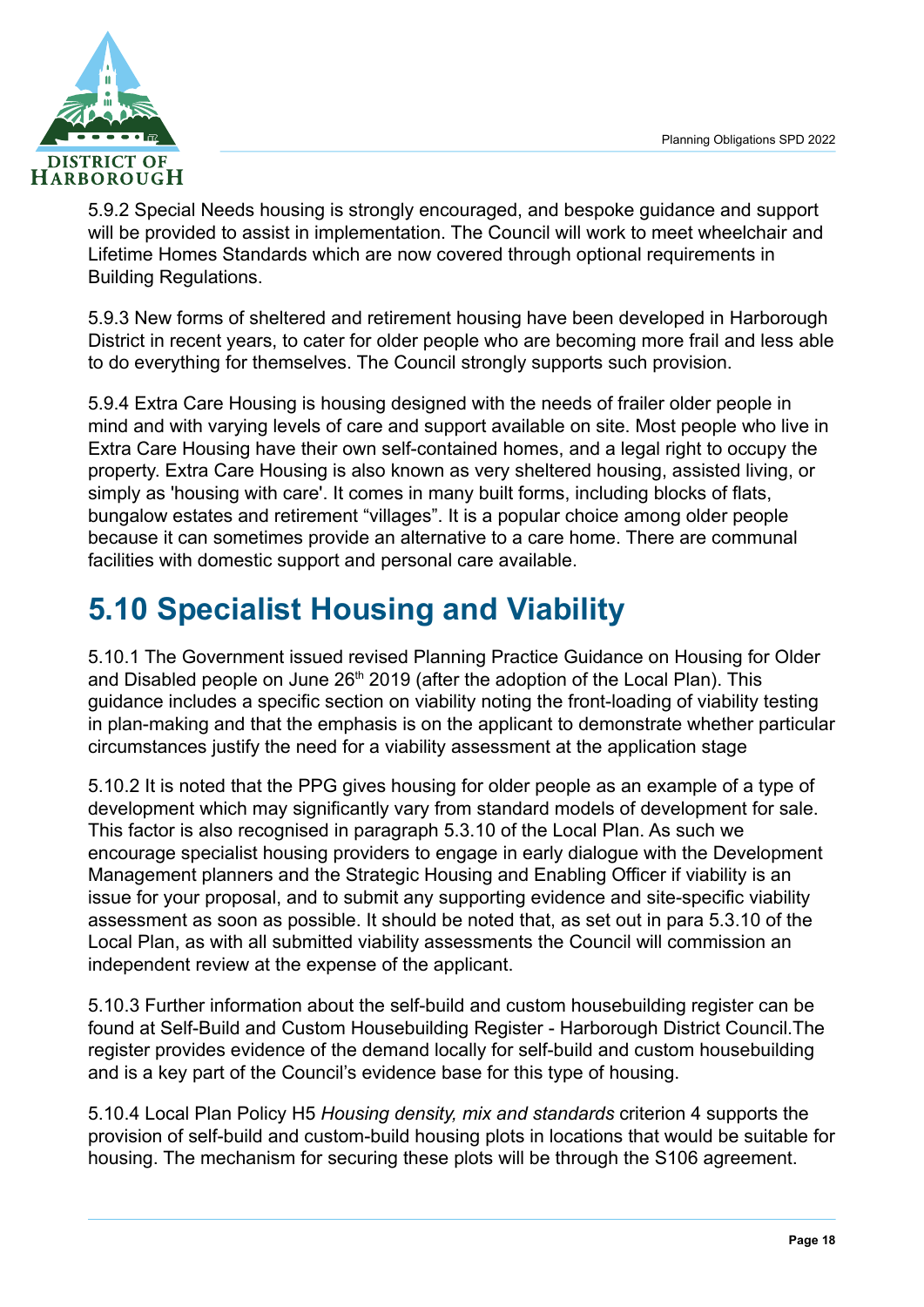

5.10.5 Government policy also allows for self-build and custom build plots on exception sites. Developers wishing to deliver self-build and custom plots on exception sites should note that, as any such proposals are by definition in locations where housing would not normally be permitted, they will be assessed against Policy H3 *Exception Sites* (not Policy H5) which requires development to meet a clearly evidenced local affordable housing need. Furthermore, as set out in paragraph 5.5.2, exception site proposals would normally be subject to a local connection requirement in the Section 106 agreement (via a housing association). For self-build/custom build exception sites of a single house the applicant will need to demonstrate their local connection to the area. If a developer was proposing a small development of custom-build houses on an exception site, then both a local occupancy clause and a self-build/custom build clause are likely to be required in the Section 106 agreement.

### <span id="page-23-0"></span>**5.11 Delivery of Affordable Housing**

5.11.1 The Council supports a range of Registered Providers (RPs or Housing Associations) to provide and manage affordable housing in the District. A list of current providers and contact details is available on our website (LINK).

5.11.2 The Strategic Housing and Enabling Officer will engage with developers and ask them to contact RPs at the earliest stage so that an affordable scheme can be discussed and agreed preferably prior to the submission of a formal planning application.

5.11.3 Planning applications should be accompanied by an Affordable Housing Statement to indicate commitment to affordable housing provision through on-site provision. The question of accepting a commuted sum payment is a matter for the Council to determine if it deems it appropriate to accept an off-site contribution in lieu of on-site provision. It is not a matter for the applicant to propose. The Council will then seek to secure this commitment through a planning obligation.

5.11.4 The Housing Enabling Officer will provide advice on the delivery of affordable homes through the planning process. The Officer will advise on the provision of affordable housing in eligible applications, whether off-site provision is appropriate and whether a commuted sum should be accepted. The views of the community via local Ward Councillors and relevant Town/Parish Councils will also help inform the position the Council takes on the matter

5.11.5 The Council will seek, in general terms, a mix which is split of about 75% affordable or socially rented and about 25% low-cost home ownership products. However, each site is assessed on its merits regarding how best it can meet local housing need and the Council will adopt a flexible approach in assessing need and provision. A variation of the housing mix may be acceptable if justified by reference to the latest assessment of affordable housing need.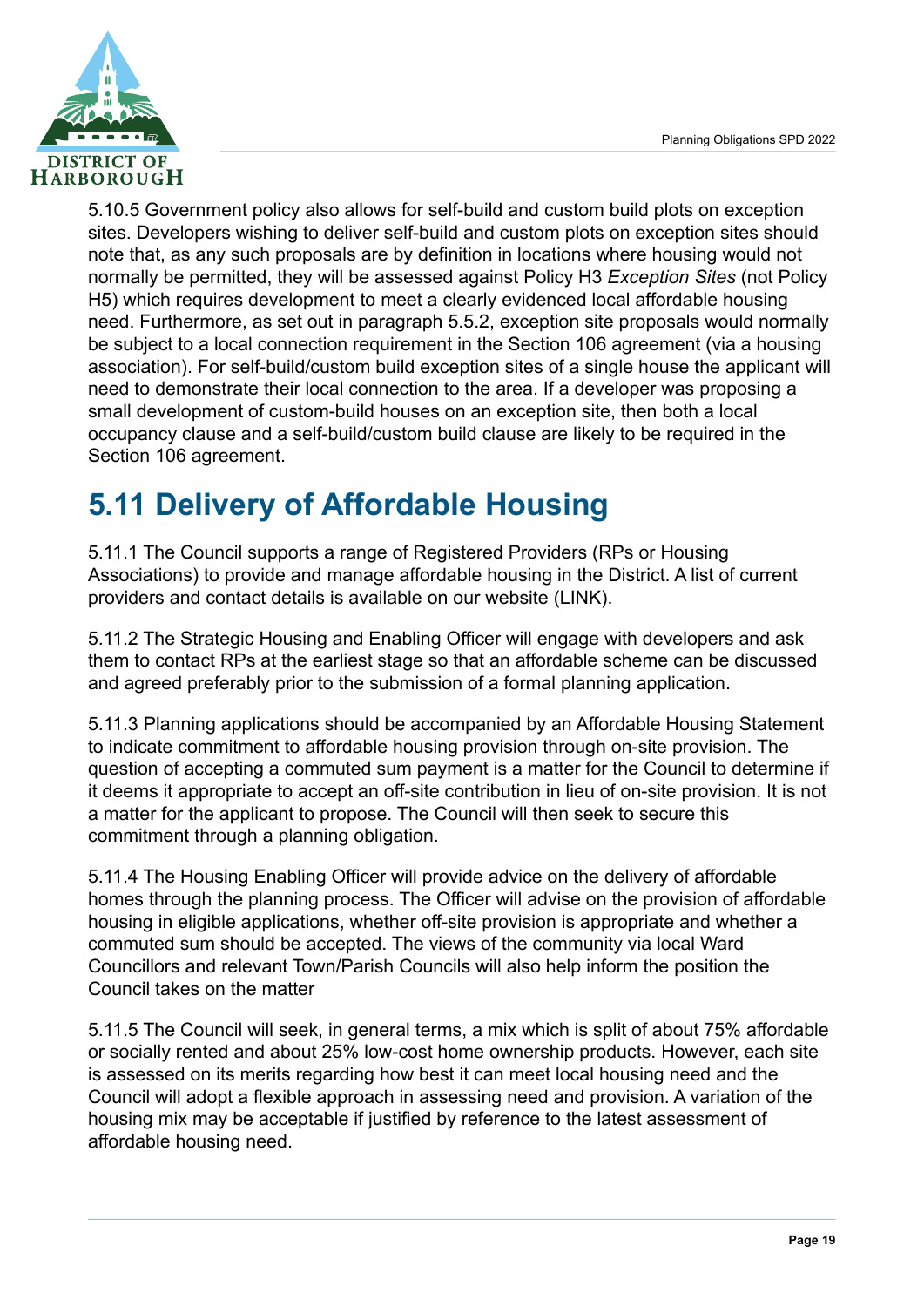

5.11.6 The affordable housing secured will be transferred to a Registered Provider (RP), at values to be agreed between the developer and RP.

5.11.7 Applicants are advised to consult RPs to discuss these matters at an early stage in the preparation of a planning application including an element of affordable housing.

5.11.8 The cost associated with the necessary level of affordable provision on any site should be factored in by the developer in their acquisition of the site.

5.11.9 Development proposals involving 100% affordable housing will not normally be exempt from S106 obligations as any new development is likely to have an impact and an effect on local services and infrastructure.

### <span id="page-24-0"></span>**5.12 Commuted Sums**

5.12.1 In accordance with both National Planning Policy Framework ([NPPF\)](http://planningguidance.communities.gov.uk/blog/policy/achieving-sustainable-development/delivering-sustainable-development/6-delivering-a-wide-choice-of-high-quality-homes/#paragraph_50) and adopted Local Plan policies, there is a clear preference for affordable housing to be provided onsite, within the site subject to planning approval. Whilst on-site provision will always be the priority option for providing affordable housing, there may be some circumstances where the inclusion of affordable housing on-site may not be practical or appropriate. In such circumstances, a commuted sum is the acceptable alternative to the provision of units of affordable housing on a site. The following are circumstances where a commuted sum may be justified:

- Where a Registered Provider (RP) is unwilling to acquire affordable units. This may occur where the proposal involves conversion or redevelopment of existing buildings such as listed buildings or development in conservation areas. It may also occur because the affordable housing proposed may be in a location, or is of such a limited scale, that a Provider considers it unsuitable to manage efficiently.
- Where housing need priorities could be better met in an alternative location.
- Where there is a dominance of a particular type of affordable housing provision in the immediate area.
- Where the viability of the particular form of development might be compromised by the integration of affordable housing into that development, for reasons that can be clearly set out and justified. Submitted viability appraisals will be re-appraised by the Council (as referenced in paragraphs 3.7-3.9 above) before consideration can be given to acceptance of a commuted sum in lieu of on-site provision of any affordable housing obligation.

5.12.2 If a commuted sum payment is accepted, the value will be based on the cost to the developer of meeting the affordable homes requirement. Using HDC's percentage requirement to guide negotiations, the off-site contribution or commuted sum will be based on the following approach: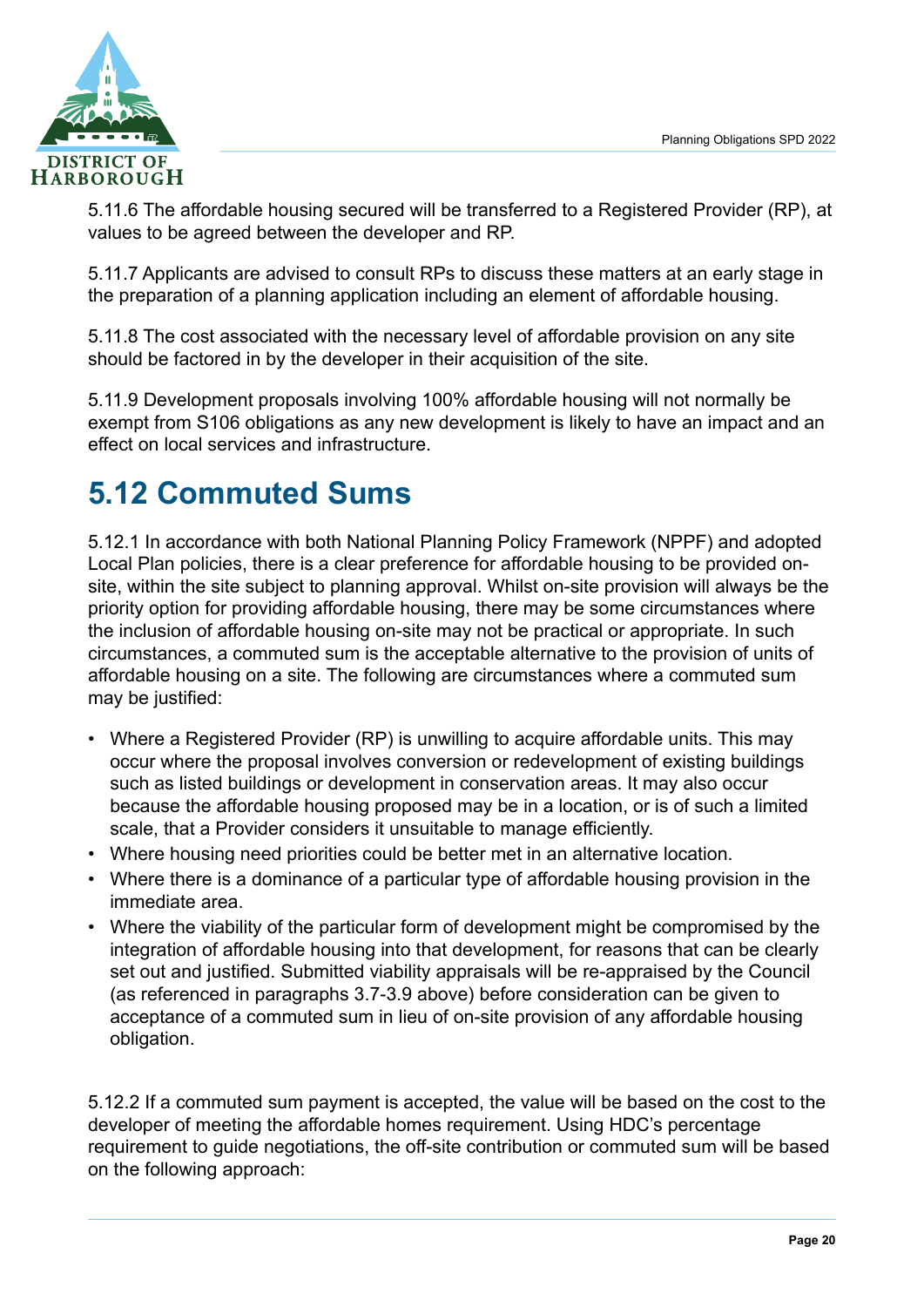

- Agree the average Open Market Value (OMV) of each affordable house type (i.e. 2 bed terrace, small 3 bed semi etc.) that is to be included on the site.
- Calculate the affordable housing requirement using the formula 50% of the average OMV of an affordable house type x Harborough % of affordable provision requirement.
- e.g. OMV x 50% for each unit x the number of affordable units required (40% of site yield): If the open market value (OMV) of a two bedroom house was £150,000 and the policy requirements was for 40% affordable housing provision on a 15 dwelling site (equating to 6 units), the commuted sum received would be 6 units x 50 % of the OMV  $(E75,000) = £450,000$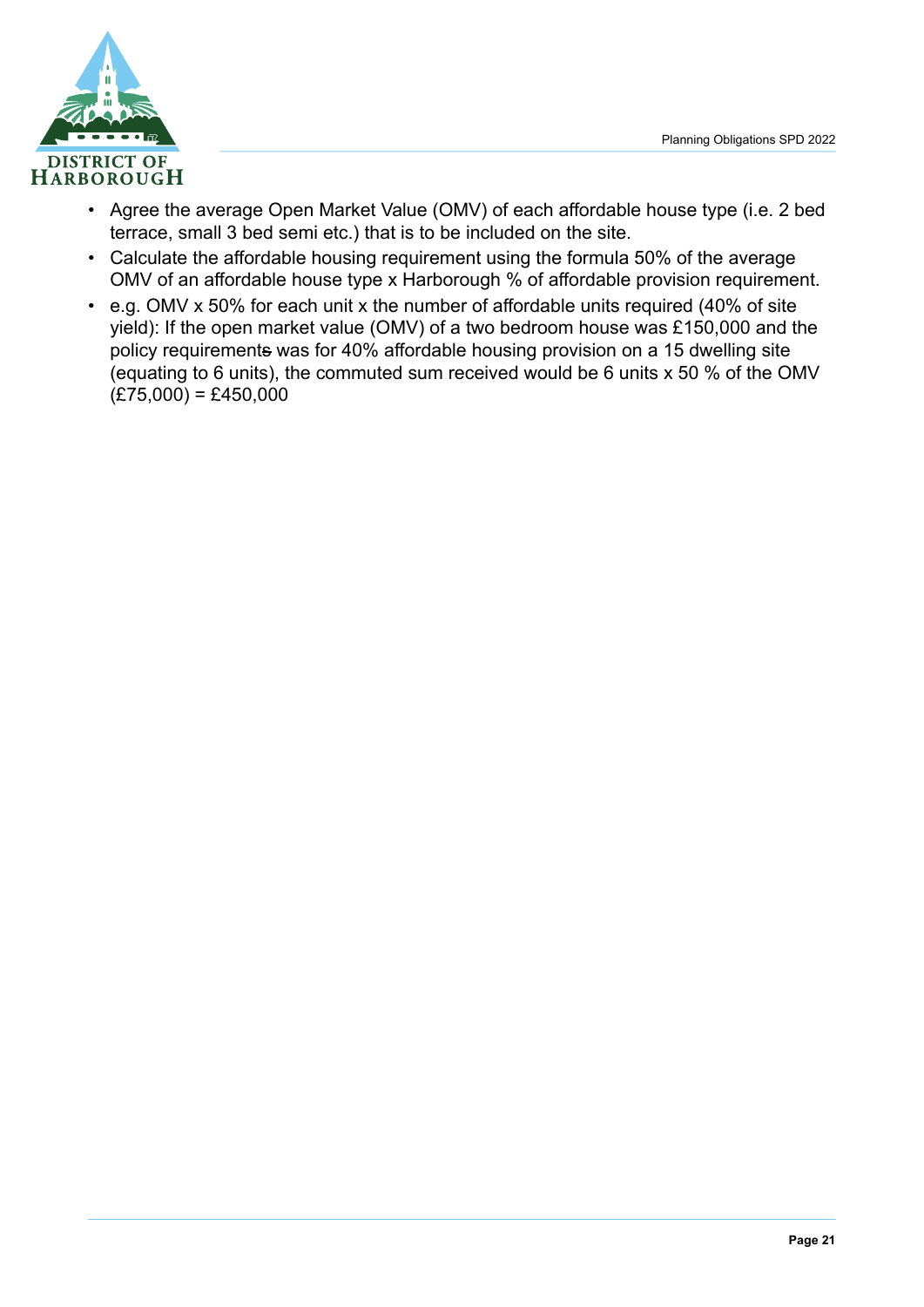

# <span id="page-26-0"></span>**6 Community Facilities**

### <span id="page-26-1"></span>**6.1 Local Plan Policies**

6.1 Community facilities can be in a wide range of venues and include for example, places of worship, town and village halls, purpose-built community centres, sports centres and clubs as well as adapted venues, including historic listed buildings, converted houses, flats, shops, scout huts and rooms or halls attached to faith buildings. Community infrastructure is not limited to buildings but can also include facilities such as MUGAs (Multi-Use Games Areas), outdoor gyms and skate parks.

6.2 Local Plan Policy IN1 *Infrastructure provision* seeks direct provision and/or financial contributions to infrastructure including social assets such as community halls and indoor sports facilities to support and meet the needs arising from the development. Whilst on site provision is sought on larger sites, much of the development in Harborough District is at a smaller scale but it will still be expected to contribute to community needs generated by additional development, by helping to expand or develop existing levels of provision. Policy IN1 seeks infrastructure contributions on major developments.

6.3 At the time of a planning application being received, the District Council in conjunction with Town/Parish Councils will assess the proposed development against the existing levels of provision in the community and submit evidence of need for additional community facilities in the area arising from the proposed development.

### <span id="page-26-2"></span>**6.2 Level of Contribution to Community Facilities**

6.2.1 The level of contributions required to provide additional community facilities are set out in **'Refresh of the Harborough District Community Infrastructure Assessment'** undertaken by Peter Brett 2017 ([Our policies, plans and strategies - HCF1 Community](https://www.harborough.gov.uk/directory_record/2988/hcf1_community_infrastructure_assessment_2017) [Infrastructure Assessment 2017 | Harborough District Council\)](https://www.harborough.gov.uk/directory_record/2988/hcf1_community_infrastructure_assessment_2017). Chapter 4 of the report sets out the methodology and contributions required. Table 4.2 at para 4.3.3 sets out the costs per dwelling according to size.

| <b>TWO OF A COMMUNIST AVINTO VOOR POT UNOMING AVOOLUING TO OILO</b>                                    |  |               |    |                 |                                      |  |  |
|--------------------------------------------------------------------------------------------------------|--|---------------|----|-----------------|--------------------------------------|--|--|
| No of bedrooms                                                                                         |  |               | Ι3 | Δ               | $5+$                                 |  |  |
| Assumed no of residents per dwelling                                                                   |  | $1.5$ 2.0 2.3 |    | $\vert 3 \vert$ |                                      |  |  |
| Charge per dwelling (per person charge of £515) for an extension<br>or new build facility              |  |               |    |                 | £773   £1030   £1185   £1545   £2060 |  |  |
| Refurbishment costs assessed at 75% of extension / new build cost   £579   £773   £888   £1159   £1545 |  |               |    |                 |                                      |  |  |

<span id="page-26-3"></span>**Table 6.1 Community Facilities costs per dwelling according to size.**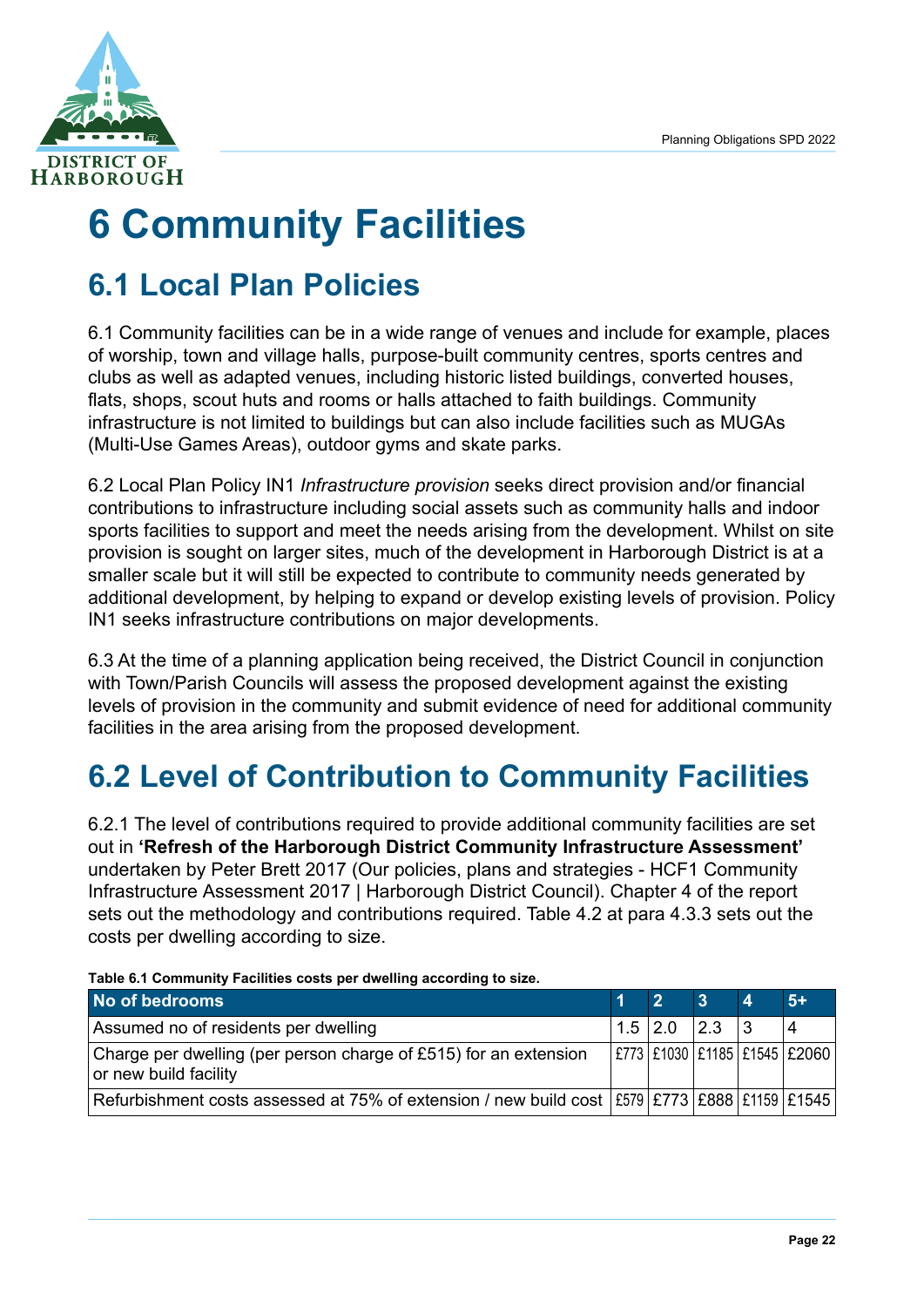

The report has also been used to inform the Community Facilities Strategy which identifies needs for community facilities. Further evidence for additional or enhanced community facilities is also included in the Built Sports Facilities Strategy adopted in December 2020.

### <span id="page-27-0"></span>**6.3 Allocation of funding for community facilities**

6.3.1 The Council operates a community led approach to allocating funding for community projects and off-site recreation contributions to take account of community needs and priorities at the time when the development is being implemented.

6.3.2 Further information about the S106 community grant scheme can be found at the Council's website (LINK). For further details about community facilities please contact:

Community Partnerships Team, Harborough District Council Tel: 01858 828282.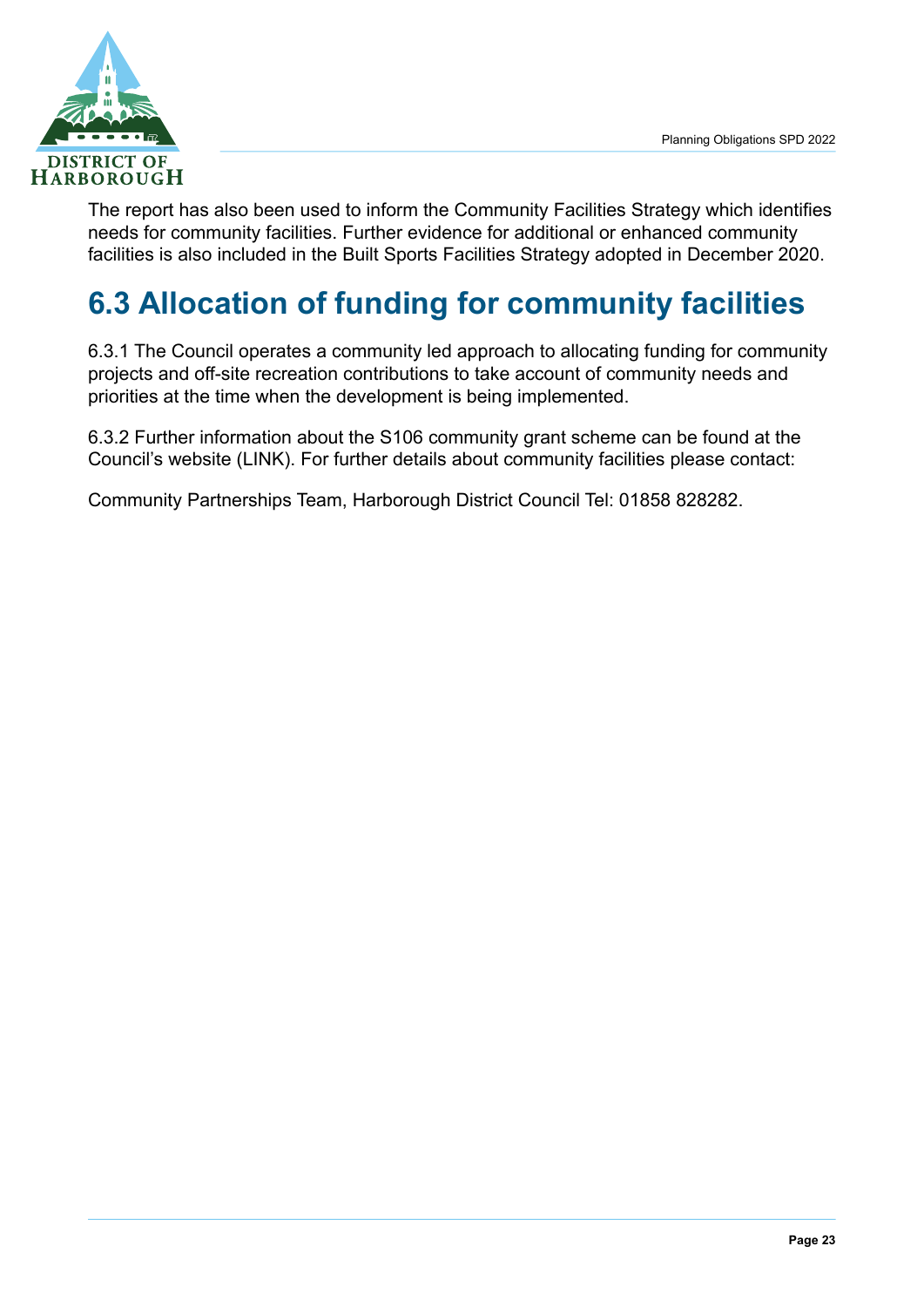

## <span id="page-28-0"></span>**7 Open Space, Sports and Recreation Provision**

### <span id="page-28-1"></span>**7.1 Local Plan Policies**

7.1.1 Local Plan Policy GI2 Open space, sport and recreation seeks to safeguard and enhance open space, sport and recreational facilities and to require direct provision of new high quality open space, sport and recreation facilities on new residential sites and/or seek contributions from smaller sites, where appropriate.

### <span id="page-28-2"></span>**7.2 The Harborough Open Space Strategy (HOSS) 2021**

7.2.1 The Harborough Open Space Strategy (HOSS) 2021 ([Planning policy background](https://www.harborough.gov.uk/info/20004/planning_strategy/328/planning_policy_background_documents) [documents | Planning policy background documents | Harborough District Council](https://www.harborough.gov.uk/info/20004/planning_strategy/328/planning_policy_background_documents)) explains how the Council manages and secures the future of open spaces in its ownership and how it will work in partnership with others to enable new open space to come forward in the future. The HOSS seeks to enhance and protect existing open space and to enable new open space provision.

Paragraph 9.3.5 in the adopted Local Plan indicates that these standards may be reviewed in subsequent iterations of the Open Spaces Strategy itself.

7.2.2 As set out in Local Plan Policy GI2 (paragraph 9.3.5) the level of contributions will be periodically reviewed to ensure that they are accurate and will be calculated for each development from a detailed assessment of the range of existing open space in the area. Generally, contributions towards open space typologies would be required where there would be a capacity issue or an under-supply or quality issue.

7.2.3 A commuted sum will normally be requested to ensure arrangements for the maintenance of the facilities is secured in accordance with the Open Spaces Strategy should the Council decide to take ownership of a site. It should not be assumed that open space will be adopted by the local authority. Each case will be considered individually. They may be managed by a management company (MANCO) or a Parish Council.

Where provision is not appropriate on site, a contribution based on the cost of provision elsewhere will be made.

7.2.5 Provision of outdoor open space, sport and recreation facilities will be considered in all applications for new homes where there is a net increase of 11 residential units or more, in accordance Local Plan Policy GI2.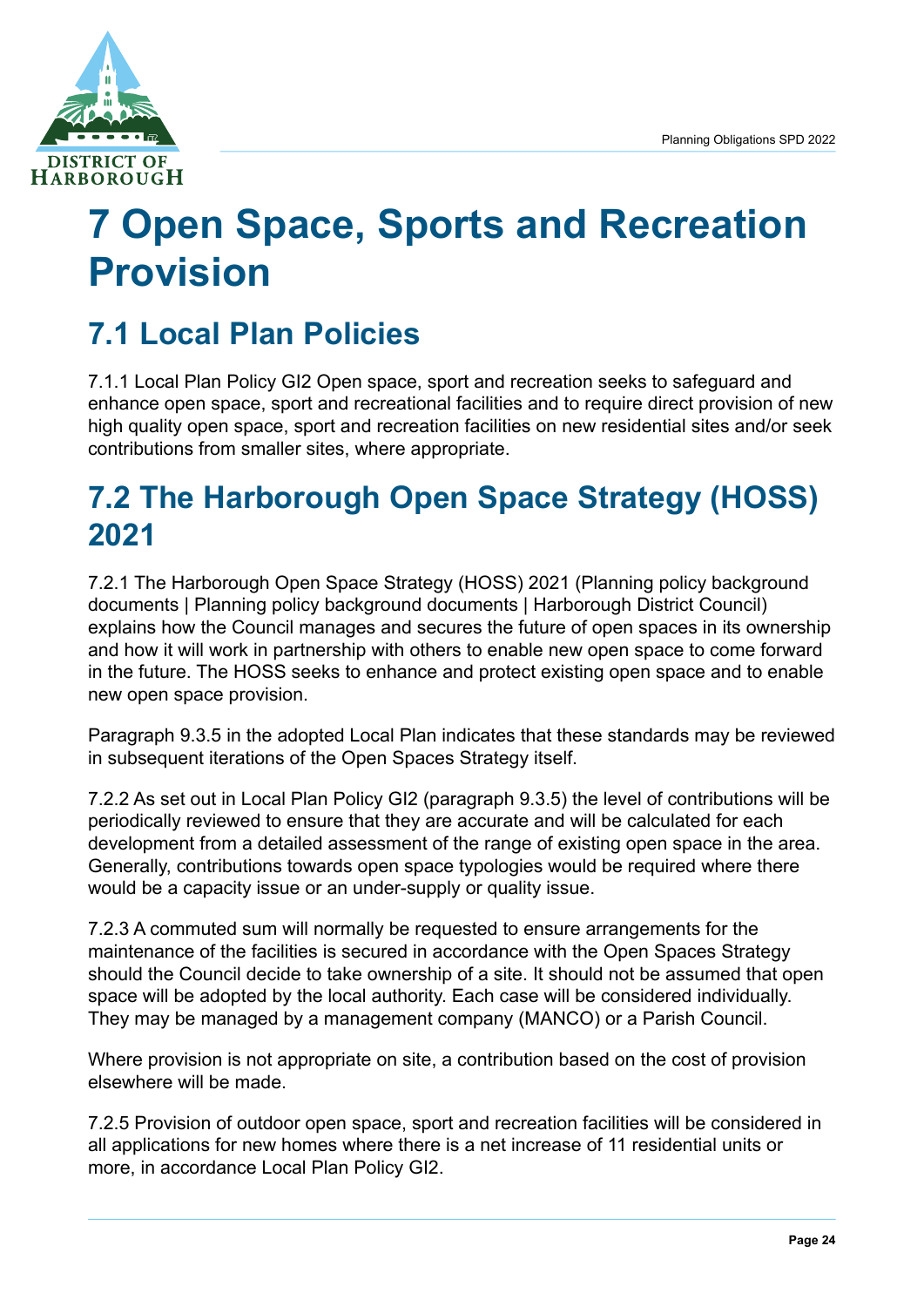

### <span id="page-29-0"></span>**7.3 Harborough Built Facilities Strategy 2020**

7.3.1 Contributions required for swimming pools, leisure centres and sports halls and other built sports facilities, will be calculated in accordance with the Harborough Built Sports Facilities Strategy 2020 with reference to Sport England calculator ([https://www.](https://www.activeplacespower.com/) [activeplacespower.com/](https://www.activeplacespower.com/) ).

### <span id="page-29-1"></span>**7.4 Harborough District Playing Pitches Strategy 2018**

7.4.1 Contributions required for playing pitches and artificial grass pitches will be calculated in accordance with the adopted Harborough District Playing Pitches Strategy 2018 (HPPS) ([Built Sports Facility Strategy | Built Sports Facility Strategy | Harborough](https://www.harborough.gov.uk/info/20012/leisure_sport_and_culture/299/built_sports_facility_strategy) [District Council\)](https://www.harborough.gov.uk/info/20012/leisure_sport_and_culture/299/built_sports_facility_strategy). The HPPS determines the supply and demand for playing pitches and ancillary buildings such as changing rooms. The HPPS includes the sports of cricket, football, rugby union, rounders, tennis and outdoor bowls and meets Sport England's requirements for a strategy of this kind. The aims, objectives and delivery plan of the HPPS, including any subsequent iterations, form the basis of policy for assessing the requirement for sports pitch provision.

### <span id="page-29-2"></span>**7.5 Allocation of Funding for Built Facilities**

7.5.1 The Council operates a community led approach to allocating funding for built sport facilities contributions to take account of community needs and priorities at the time when the development is being implemented.

7.5.2 Further information about the S106 community grant scheme can be found at the District Council website. For further details about built sport facilities please contact:

Community Partnerships Team, Harborough District Council

Tel: 01858 828282

### <span id="page-29-3"></span>**7.6 Cemeteries**

7.6.1 Local Plan Policy GI3 – *Cemeteries* will ensure sufficient burial provision continues to be provided in the District. The Harborough Cemeteries and Burial Strategy 2016 (HCBS) identifies the existing capacity for burials/cremation ashes, along with future requirements. The study was completed on a site-by-site basis to establish where there is a shortfall in capacity and where there is sufficient capacity. The HCBS informs the Local Plan with regard to the impact of new development on future cemetery and burial provision. It supports the case for requesting planning obligations towards burial provision.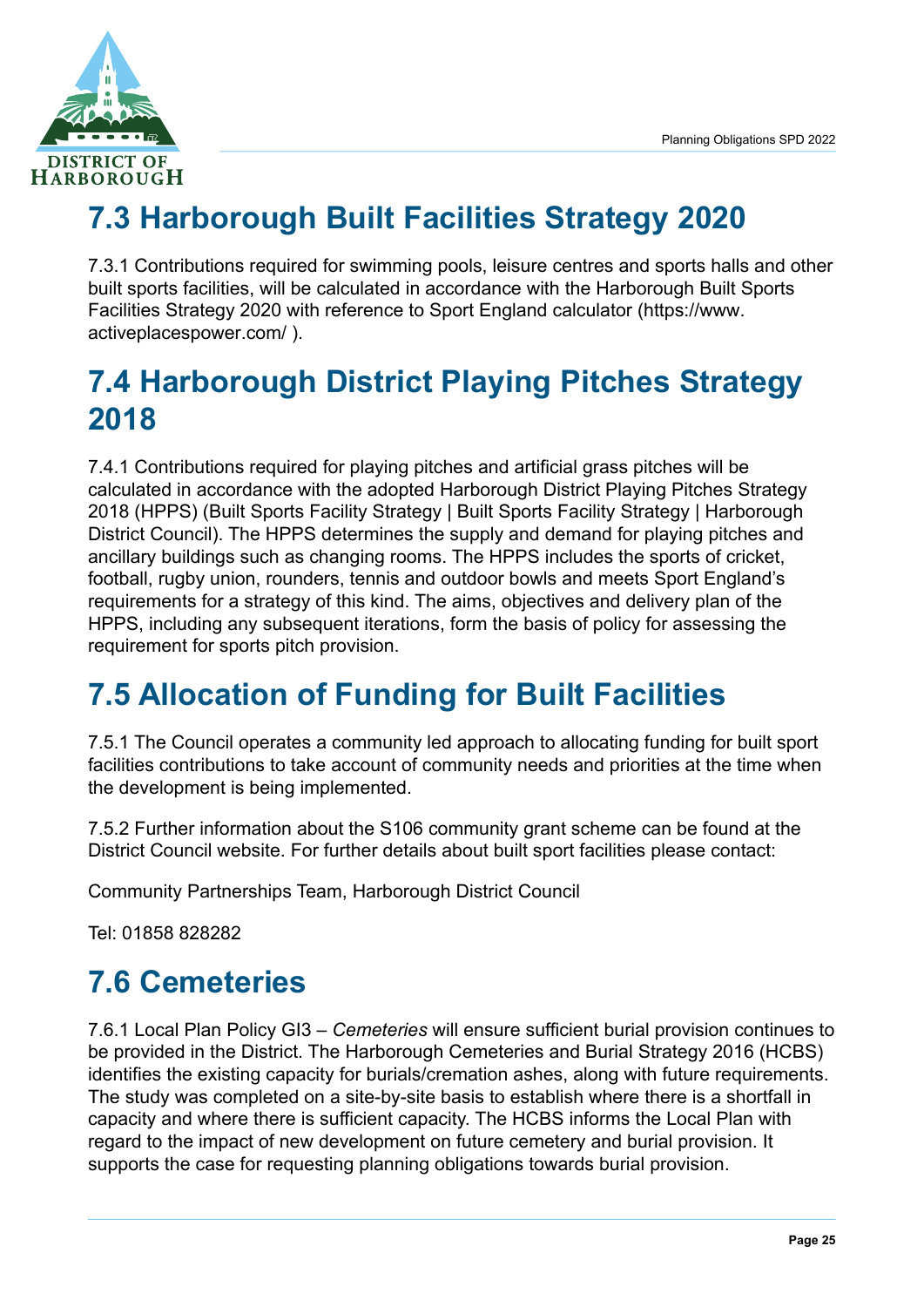

For further information on planning obligations for open space, sport and recreation, and cemeteries please contact:

Neighbourhood Planning and Open Space Officer, Harborough District Council Tel: 01858 828282.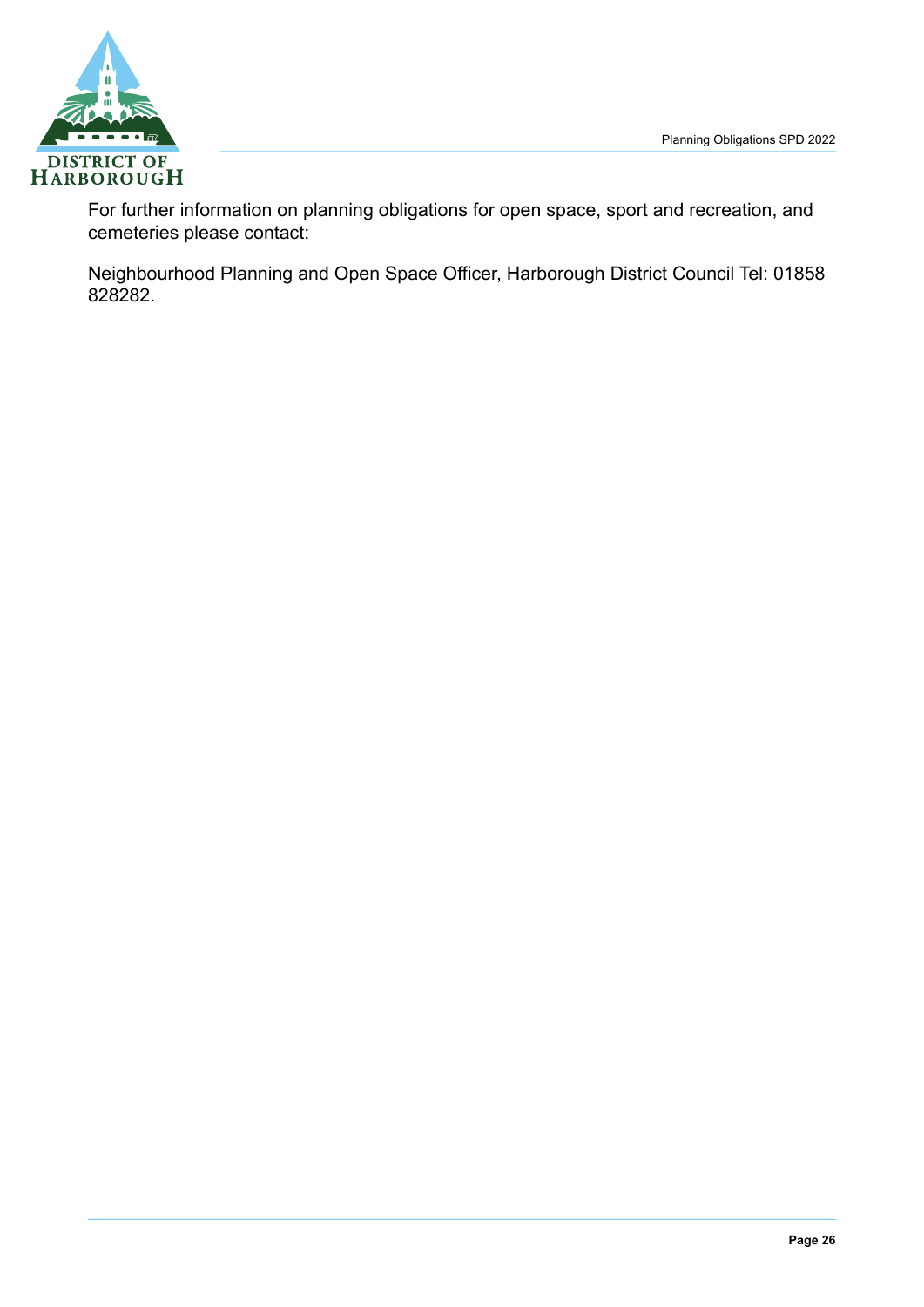

## <span id="page-31-0"></span>**8 Healthcare**

### <span id="page-31-1"></span>**8.1 Local Plan Policy**

8.1.1 Local Plan Policy IN1 *Infrastructure provision* seeks contributions for infrastructure including social assets for example health centres and doctors surgeries. One of the principal demands on a growing community is the need to provide new high quality healthcare facilities. Alternatively, existing provision may require additional facilities, extensions or alterations. Where a development would produce extra demand on the local healthcare provision beyond the capacity of existing provision, planning obligations may be sought to meet the needs arising and make the development acceptable

8.1.2 The Council supports the need to ensure that local health care provision meets the needs of household growth in the District. The Council will consult NHS England and Clinical Commissioning Groups on future development plans to help assess long term health planning. The Council will consult these agencies on planning applications submitted which involve developments of 10 dwellings or over to determine if a contribution to health provision is justified based on the existing capacity of healthcare infrastructure in the specific area within which a development is proposed. In larger development projects, the opportunity for on-site provision of medical facilities may be required.

### <span id="page-31-2"></span>**8.2 Level of Contribution**

8.2.1 Details of advice on Health Care provision and any need for additional facilities can be obtained by contacting NHS England / Clinical Commissioning Groups. NHS England/ CCG will need to ensure all requests for direct provision and/or financial contributions for healthcare are sufficiently evidence based and in compliance with the Community Infrastructure Levy (CIL) Regulation tests in CIL Regulation 122.

### <span id="page-31-3"></span>**8.3 Spending of Contributions**

8.3.1 Contributions will be paid to NHS England / Clinical Commissioning Groups who will provide a report on request to the District Council to determine how funding has been allocated, to enable the Council to monitor how contributions have been utilised.

 Further enquiries can be made initially to [primarycare@leicestercityccg.nhs.uk](mailto:primarycare@leicestercityccg.nhs.uk) and [llrstrategy&planningteam@leicestercityccg.nhs.uk](mailto:llrstrategy&planningteam@leicestercityccg.nhs.uk)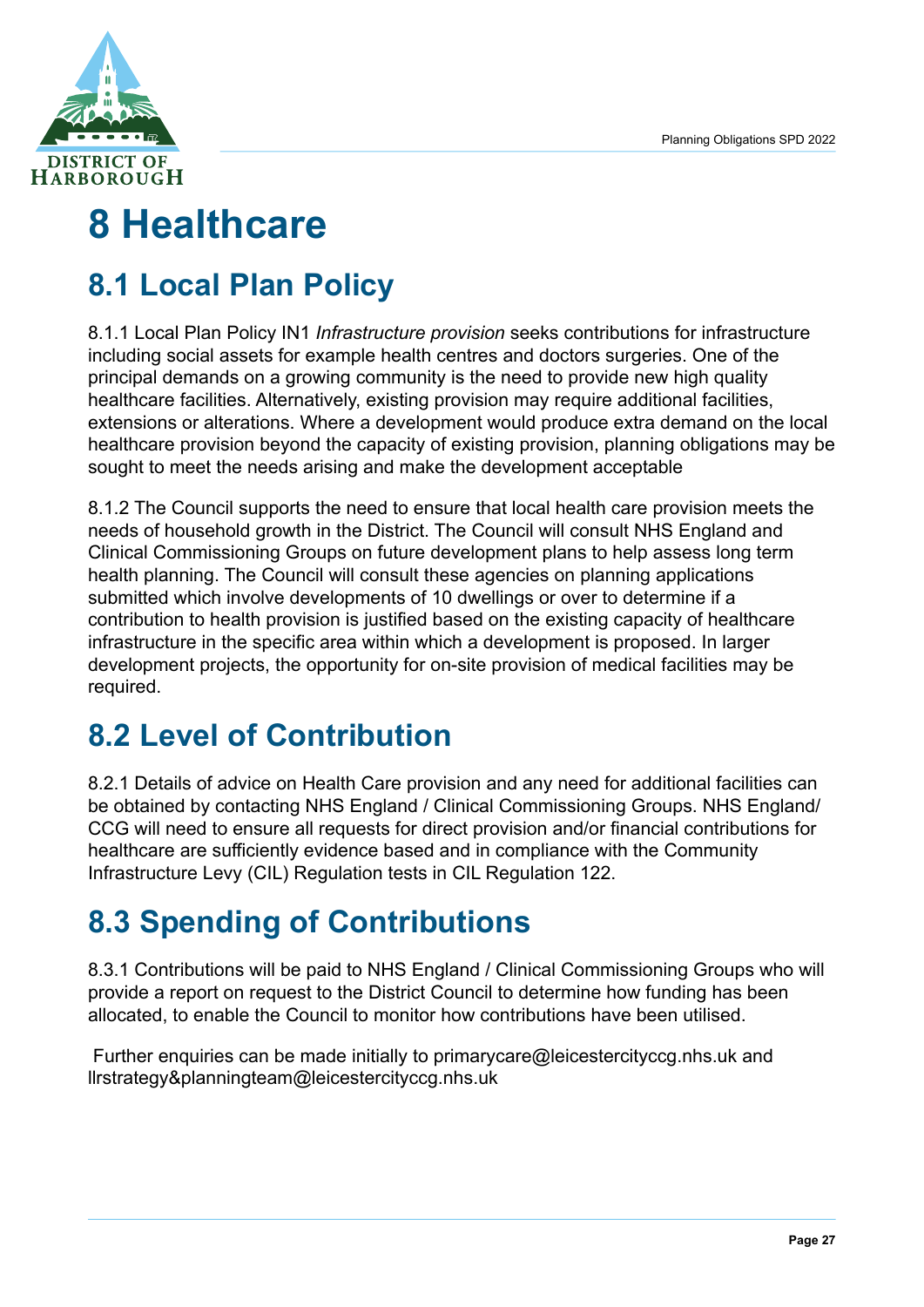

# <span id="page-32-0"></span>**9 Community Safety**

### <span id="page-32-1"></span>**9.1 Local Plan Policy**

9.1.1 As set out in Local Plan Policy IN1 *Infrastructure provision,* direct provision and/or financial contributions towards meeting all the eligible costs of infrastructure directly related or required by a major development will be sought from the scheme promoter whenever this is necessary.

### <span id="page-32-2"></span>**9.2 Level of Contributions**

9.2.1 Leicestershire Constabulary and Leicestershire Fire and Rescue Service may request planning obligations to meet the additional costs of emergency service provision resulting from additional development. Leicestershire Constabulary and Leicestershire Fire and Rescue Service will need to ensure all requests for direct provision and/or financial contributions are sufficiently evidence based and in compliance with the Community Infrastructure Levy (CIL) Regulation tests in CIL Regulation 122.

9.2.2 Enquiries about the Police planning obligations can be initially directed to Leicestershire Police.

9.2.3 Enquires about Fire and Rescue contributions can be initially directed to the Fire and Rescue Services.

### <span id="page-32-3"></span>**9.3 Spending of Contributions**

9.3.1 Contributions will be paid to Leicestershire Constabulary and/or Leicestershire Fire and Rescue Service who will provide a report on request to the Council to determine how funding has been allocated, to enable the Council to monitor how contributions have been utilised.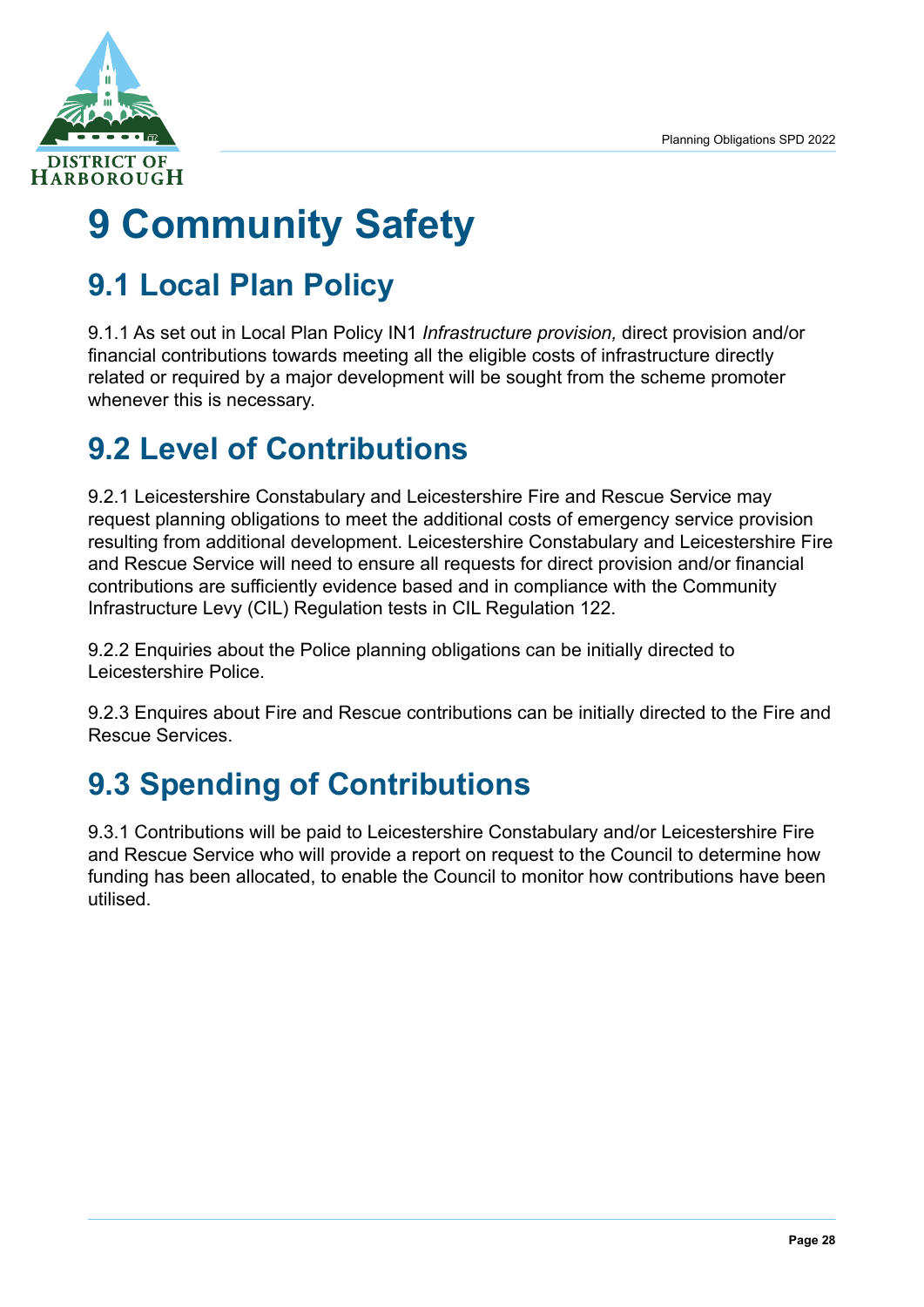

## <span id="page-33-0"></span>**10 Household Waste and Recycling Receptacles**

### <span id="page-33-1"></span>**10.1 Local Plan Policies**

10.1.1 Local Plan Policy SC1 *Scraptoft NorthStrategic Development Area* and Local Plan Policy L1 *East of Lutterworth Strategic Development Area* set out a requirement for facilities for recycling and waste collection including concealed bin storage.

10.1.2 Effective household waste management is important in developing sustainable communities to ensure that waste production is reduced and recycling is increased.

10.1.3 As a waste collection authority, Harborough District Council is responsible for the collection of household waste. Residential waste is currently collected in two wheeled bins. One for dry recycling (glass, paper, cardboard newspaper etc.) and the other for residual waste. The Council also offers a paid for garden waste collection.

10.1.4 Local Plan Policy IN1 *Infrastructure provision* seeks contributions for infrastructure including social and physical infrastructure. One of the demands on a growing community is the need to be able to deal with household waste management and in major developments of 10 or more dwellings, the Council will seek and encourage, developers to provide contributions appropriate to provide suitable facilities for recycling and waste collection, for example wheelie bins. Where a development would produce extra demand on local waste management beyond the capacity of existing provision, planning obligations may be sought to meet the needs arising to make the development acceptable

### <span id="page-33-2"></span>**10.2 Level of Contributions**

10.2.1 The level of contribution sought for Household Waste and Recycling receptacles will reflect the actual costs of incurred. A Schedule of Costs which will include the most recent information and evidence on costs will be made available on the Council's website site. The current fees (as of March 2022) can be found in the Schedule of Costs 2021-22 (LINK NEEDED).

### <span id="page-33-3"></span>**10.3 Spending of Contributions**

10.3.1 Contributions for Household Waste and Recycling receptacles will be spent on the purchase of receptacles for new homes. Spending will be reported as a specific item in the Infrastructure Funding Statement.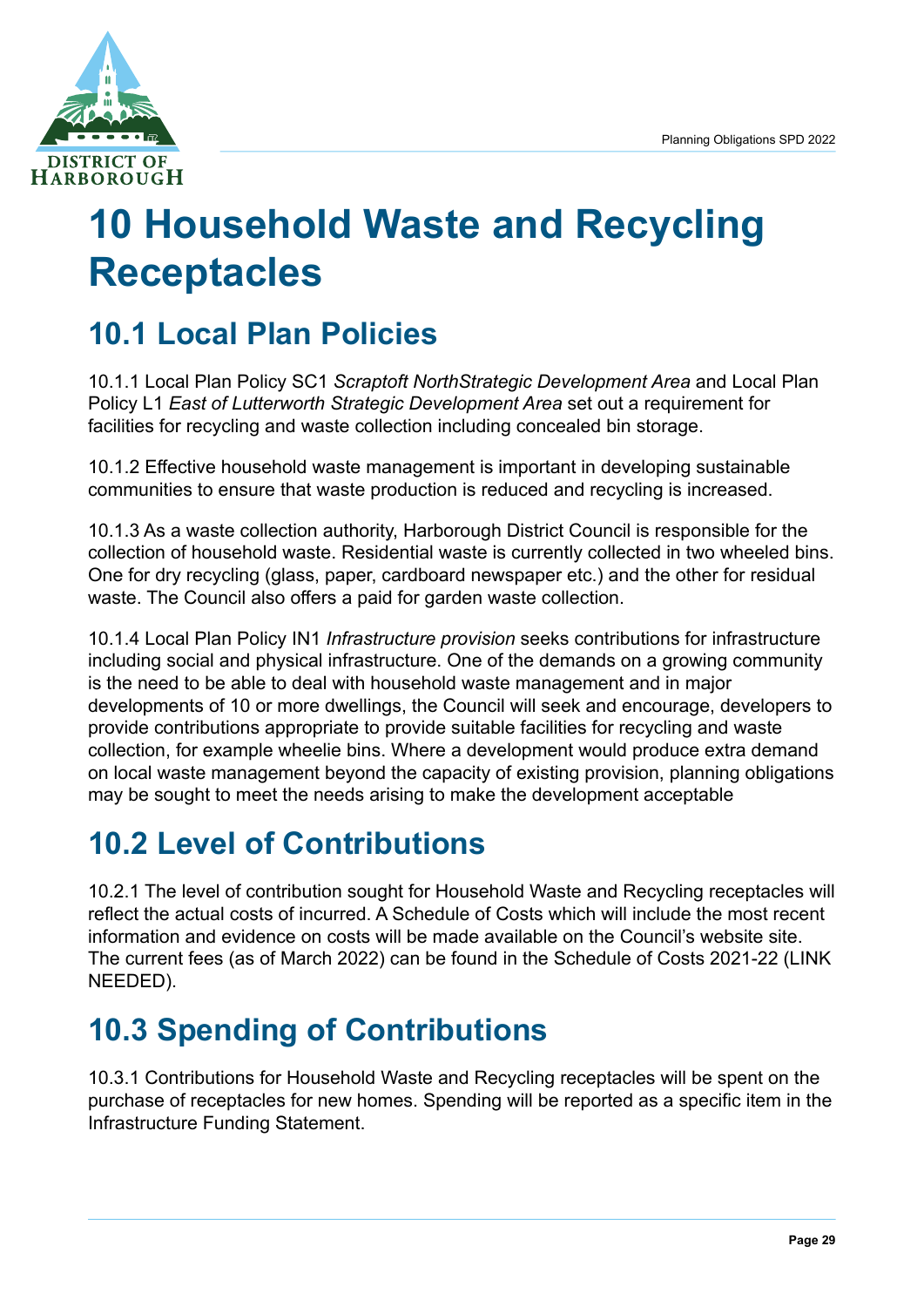

# <span id="page-34-0"></span>**11 Biodiversity Net Gain**

### <span id="page-34-1"></span>**11.1 The Local Plan and Biodiversity**

11.1.1 One of the adopted Local Plan's objectives is to protect, maintain, restore and enhance biodiversity. The Plan also recognises the importance of Green Infrastructure for biodiversity. Local Plan Policy GI1 *Green Infrastructure Networks* seeks to support, safeguard and where possible enhance Green Infrastructure. Policy GI5 *Biodiversity and geodiversity* safeguards nationally and locally designated biodiversity sites and requires development to contribute towards protecting and improving biodiversity. Paragraph 10.7.6 of the Local Plan acknowledges the role that Sustainable urban Drainage Systems (SuDS) can play in delivering benefits for biodiversity. Several site allocation policies include requirements for biodiversity enhancements.

### <span id="page-34-2"></span>**11.2 The Environment Act 2021**

11.2.1 The Environment Act 2021 sets out Government plans to mandate net gains for biodiversity. The Environment Act amends the Town & Country Planning Act (TCPA) to make biodiversity net gain (BNG) mandatory. There is currently a transitional period with the mandate for BNG expected to become operationalised in 2023. Once this occurs applications will need to comply with the National BNG requirements. In the interim, schemes which wish to deliver BNG in advance of the mandatory requirements are positively encouraged.

11.2.2 Biodiversity net gain delivers measurable improvements for biodiversity by creating or enhancing habitats in association with development. Biodiversity net gain can be achieved on-site, off-site or through a combination of on-site and off-site measures.

11.2.3 The NPPF already sets out the national policy that planning should provide biodiversity net gains where possible. [Further explanation](https://www.gov.uk/guidance/natural-environment#biodiversity-geodiversity-and-ecosystems) on how this should be done is set out in the [Natural Environment Planning Practice Guidance \(PPG\)](https://www.gov.uk/guidance/natural-environment). Biodiversity net gain is also referred to in the [National Infrastructure Commission's Design Principles](https://nic.org.uk/app/uploads/NIC-Design-Principles.pdf), [National Policy Statements](https://infrastructure.planninginspectorate.gov.uk/legislation-and-advice/national-policy-statements/) and the [National design guide](https://assets.publishing.service.gov.uk/government/uploads/system/uploads/attachment_data/file/962113/National_design_guide.pdf), demonstrating it is an important area of emerging government policy. The Government's [25 Year Environment Plan](https://assets.publishing.service.gov.uk/government/uploads/system/uploads/attachment_data/file/693158/25-year-environment-plan.pdf) sets out the aspiration to mainstream biodiversity net gain in the planning system and move towards approaches that integrate natural capital benefits.

11.2.4 The key components of mandatory BNG are set out in the Environment Act, including the requirement for applications to deliver a minimum 10% BNG. This is expected to be calculated using Biodiversity Metric and approval of net gain plan. Habitat (s) will be secured for at least 30 years via planning obligation(s) and/or conservation covenant(s) and can be delivered on-site, off-site or via statutory biodiversity credits.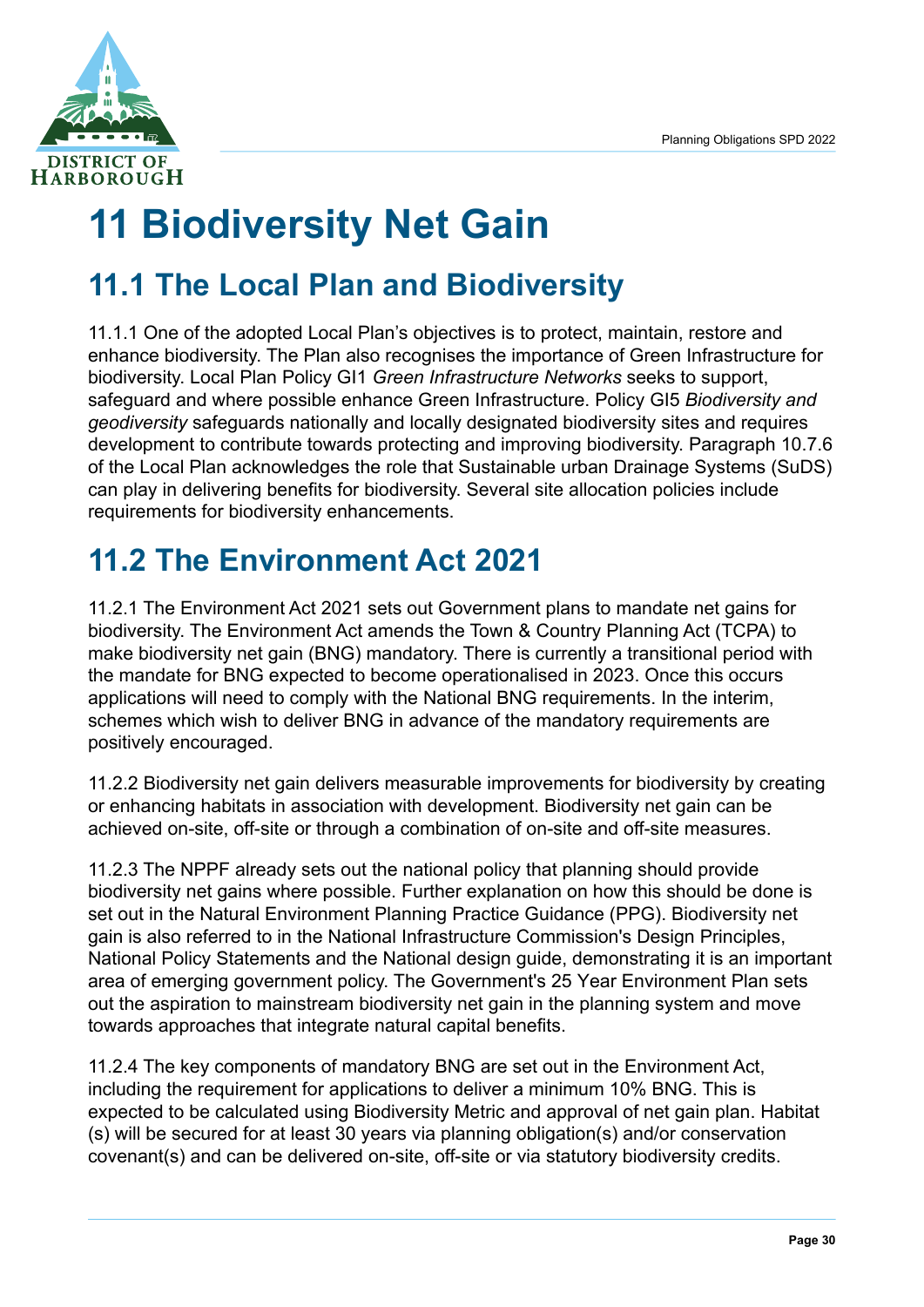

However, the mitigation hierarchy still applies, meaning avoidance of harm must be considered first, then mitigation, and only where this is not possible can financial compensation for biodiversity loss be considered.

11.2.5 It should also be noted that BNG is in addition to existing legal environmental protection of wildlife and habitats which have not changed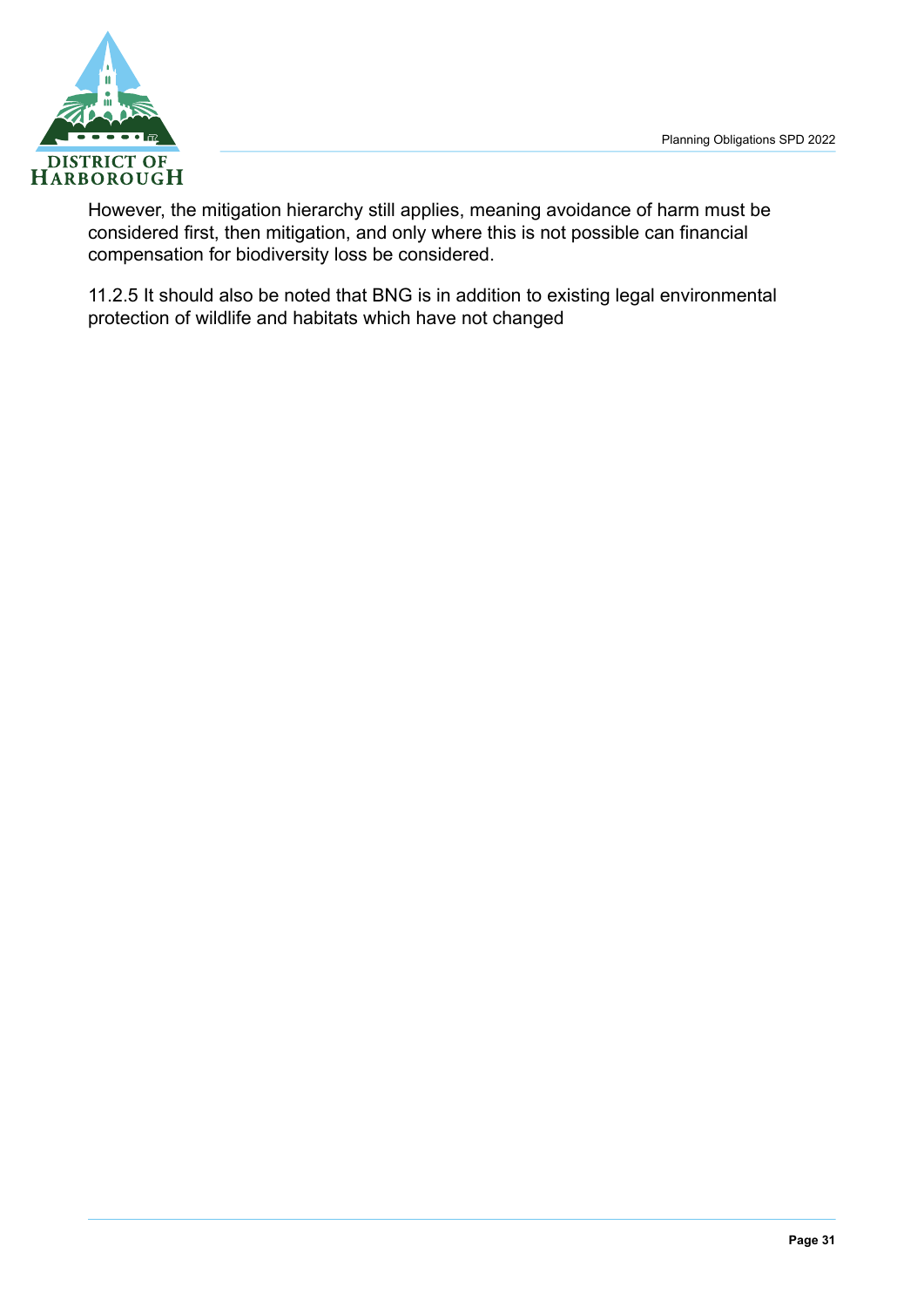

# <span id="page-36-0"></span>**12 Sustainable Drainage**

### <span id="page-36-1"></span>**12.1 Local Plan Policies**

12.1.1 Local Plan Policy CC4 *Sustainable drainage* seeks contributions from all major developments to incorporate Sustainable urban Drainage Systems (SuDS).

12.1.2 The principle of SuDS is to slow the flow of water from a site retaining rainfall in the various SuDs facilities across a site. A SuDS should be designed with the hydrology of the site. Minor developments should address the opportunity for SuDS in the design and access statement accompanying a planning application.

12.1.3 Leicestershire County Council is the Lead Local Flood Authority (LLFA) and will be consulted on planning applications as the statutory consultee for SuDS schemes in Harborough District.

### <span id="page-36-2"></span>**12.2 Planning Obligations for Drainage**

12.2.1 The County Council will provide advice to the District Council as Local Planning Authority (LPA). The County Council will prepare appropriate planning conditions in its role as Lead Local Flood Authority for the LPA to attach to planning permissions. Planning obligations will be necessary to ensure delivery of the drainage systems if delivered offsite.

12.2.2 The Council will ensure planning conditions are in place and can be legally upheld for ongoing maintenance, inspection, implementation and enforcement of sustainable urban drainage systems, where appropriate.

12.2.3 Current industry best practice standard 'SuDS (C753 The SuDs Manual CIRIA)' makes it clear that SuDS should manage water quantity (slow the flow), water quality (remove contaminants), biodiversity (create opportunities for plants and animals to thrive) and amenity (create areas that can be utilised by people for enjoyment).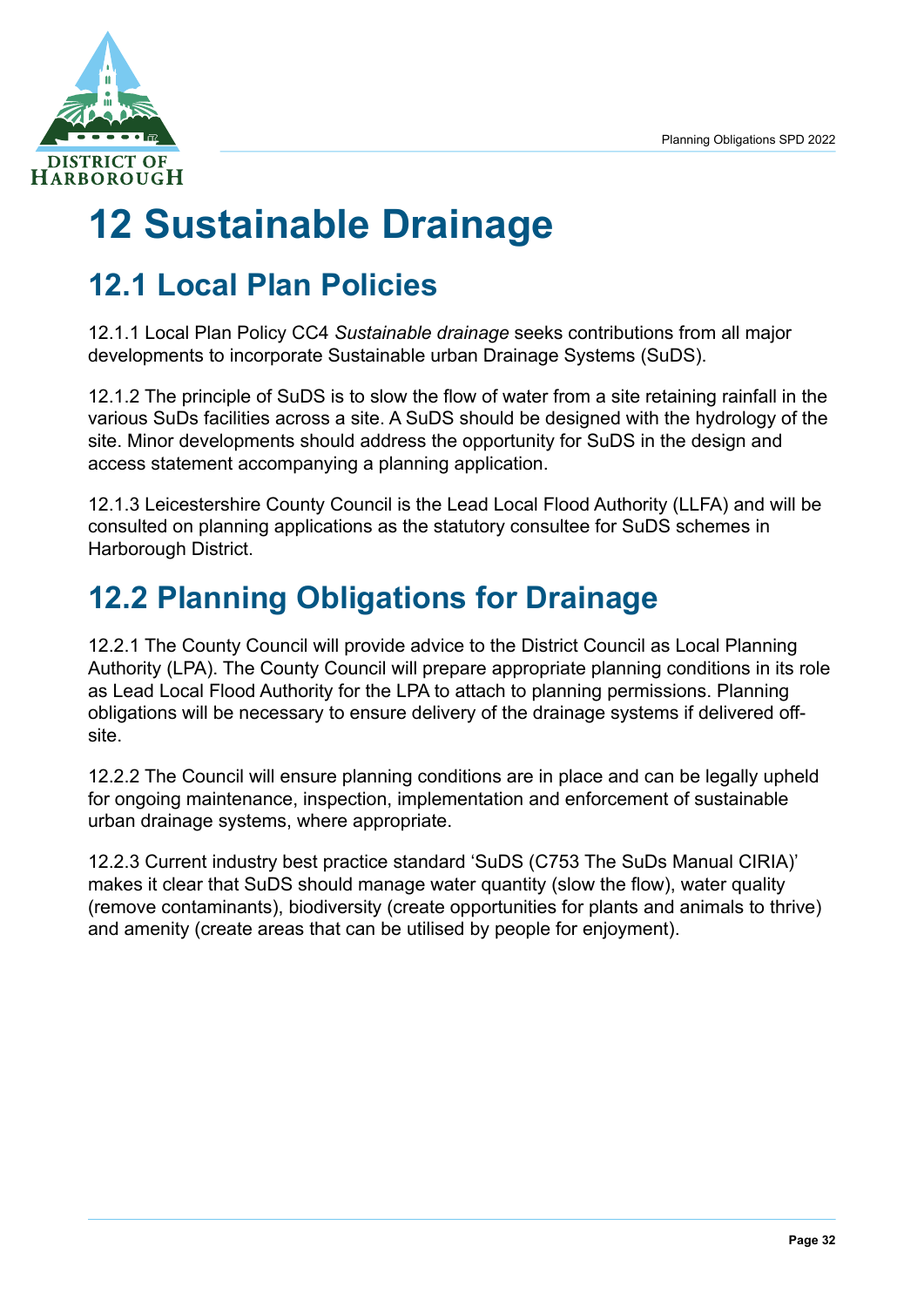

# <span id="page-37-0"></span>**13 Broadband Connectivity**

### <span id="page-37-1"></span>**13.1 Local Plan Policies**

13.1.1 Local Plan Policy IN3 Electronic Connectivity requires major developments only to be permitted where adequate broadband infrastructure is to be made available to all residents and/or users of the development. The policy states that major developments should incorporate a bespoke duct network designed and implemented in association with a recognised network provider and where viable a fibre to the premises (FTTP) solution

13.1.2 Therefore developers should take active steps to incorporate superfast broadband, ideally an FTTP solution, wherever possible. In all cases developers should engage with telecoms providers as early as possible (at the pre-planning phase) to ensure that broadband connectivity will be available to residents as soon as the homes are occupied.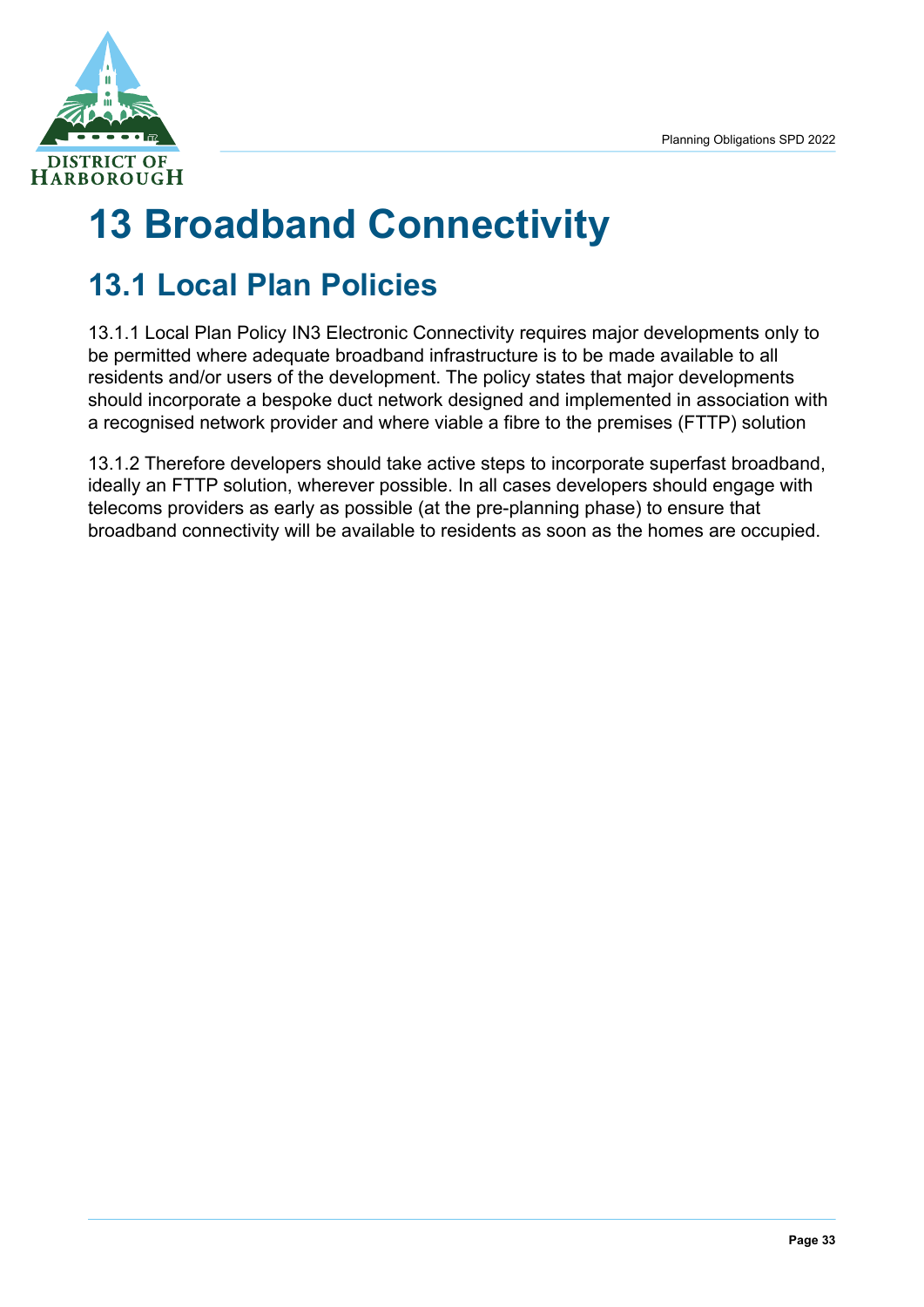

## <span id="page-38-0"></span>**14 Leicestershire County Council Services**

### <span id="page-38-1"></span>**14.1 Local Plan Policies**

14.1.1 Local Plan Policy IN1 *Infrastructure provision* seeks direct provision and/or financial contributions for infrastructure. Local Plan allocations, for example Policy L1 *East of Lutterworth Strategic Development Area* (SDA) and Policy SC1 *Scraptoft North Strategic Development Area,* include specific requirements to provide sites or contributions for education. Policy IN2 *Sustainable Transport* requires development proposals to have regard to the transport policies of the Local Transport Authority. These are County Council functions and therefore as a local planning authority in its own right the County Council is legally able to enter into and enforce S106 obligations. The County Council will assess its infrastructure needs and make CIL Regulation tests compliant requests for S106 developer contributions in relation to the following services:

- Adult social care and health;
- Civic amenity/waste management;
- Education;
- Economic growth;
- Highways and transportation;
- Library service;
- Sports and recreation;
- Community safety; and
- Public health

### <span id="page-38-2"></span>**14.2 Leicestershire County Council Planning Obligations Policy**

14.2.1 The [Leicestershire Planning Obligations Policy w](http://www.leics.gov.uk/lpop_version_4_final.pdf)as adopted by the County Council in July 2019. It sets out the County Council's approach to planning obligations. The document explains the level and type of infrastructure which would be expected to address the impacts of development in order to make it acceptable in planning terms and sets out the standard requirements the County Council may seek in order to mitigate the impacts of new development. The Policy will be kept under review..

14.2.2 Enquiries about the County Council planning obligations can be directed to their planning obligations team by email [planningcontrol@leics.gov.uk](mailto:planningcontrol@leics.gov.uk)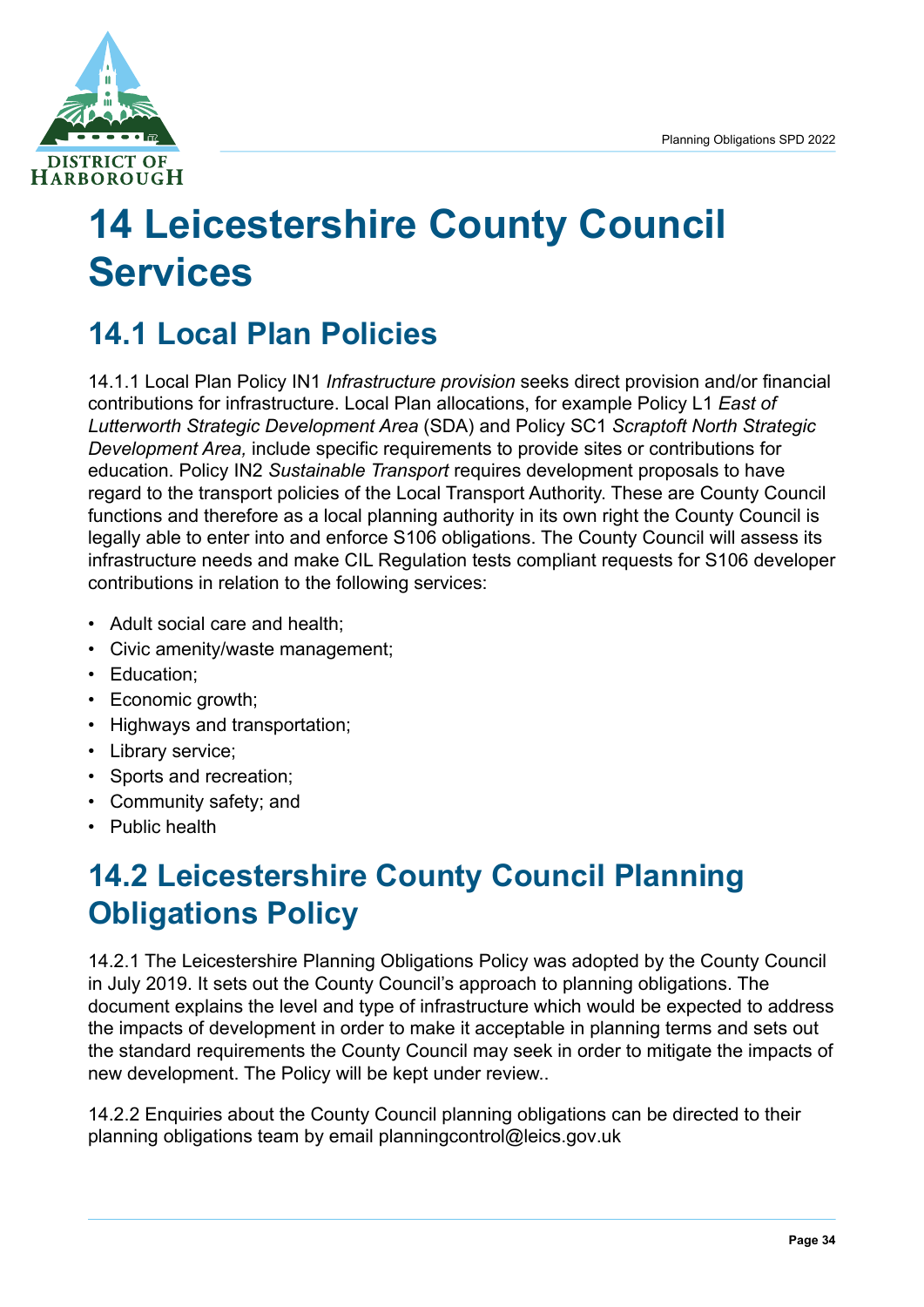

14.2.3 The collection and spend of County Council Section 106 Contribution will be reported in their Infrastructure Funding Statement(s) available here:

[https://www.leicestershire.gov.uk/environment-and-planning/planning/developer](https://www.leicestershire.gov.uk/environment-and-planning/planning/developer-contributions)[contributions](https://www.leicestershire.gov.uk/environment-and-planning/planning/developer-contributions)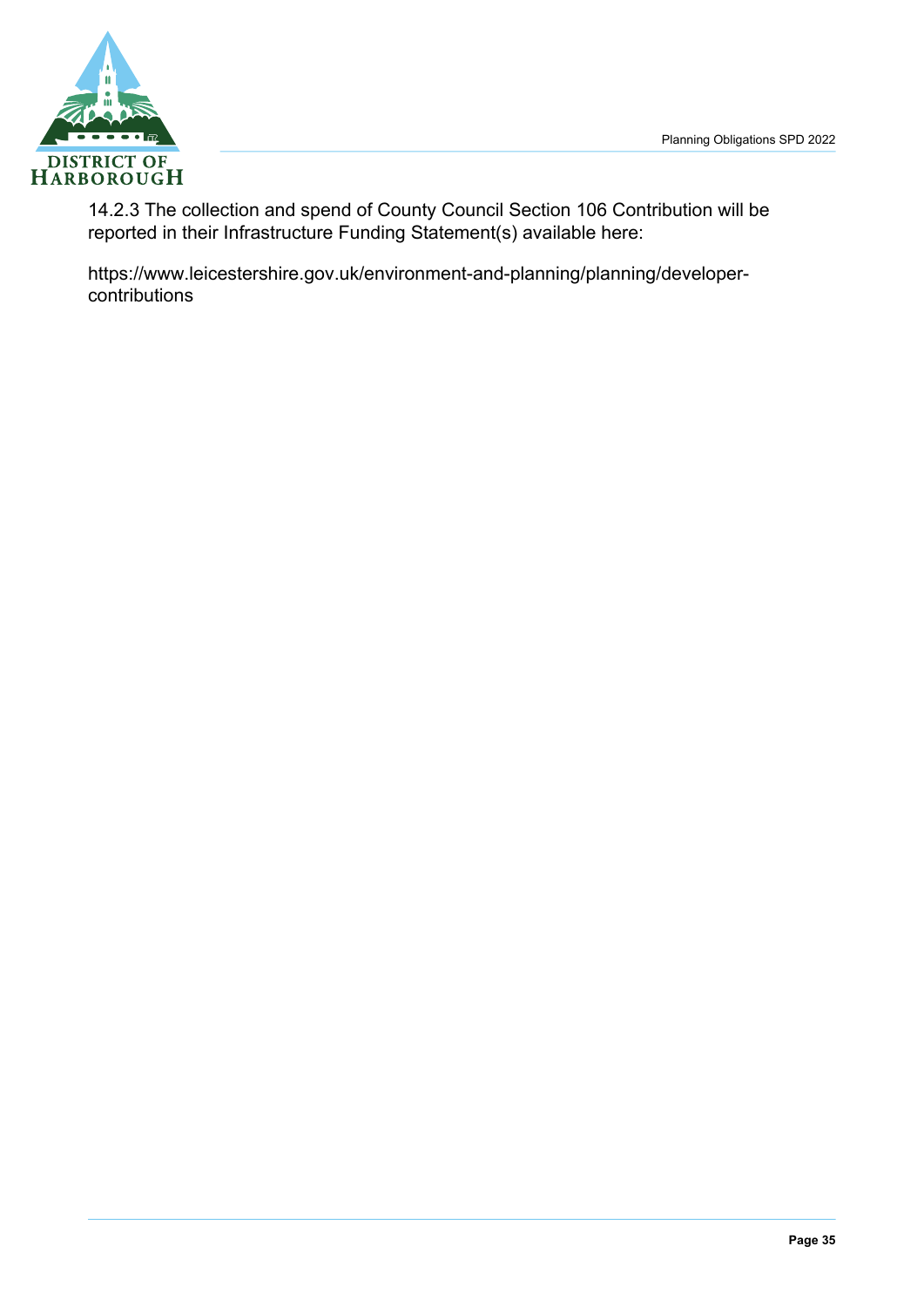

## <span id="page-40-0"></span>**15 Annex 1**

#### **ANNEX 1 : DRAFT PROPOSED INDEMNITY AGREEMENT**

Dated 2021

HARBOROUGH DISTRICT COUNCIL

AND

 $[ ]$ 

RECEIPT FOR MONIES ARISING UNDER PLANNING AGREEMENT

Pursuant to Section 106 of the Town and County Planning Act 1990

Relating to [Development Site]

Harborough District Council

**THIS AGREEMENT** is made on the [ *insert date as number*] day of [ *insert month*] Two Thousand and Twenty

#### **BETWEE**N:

- 1. **HARBOROUGH DISTRICT COUNCIL** of The Symington Building, Adam and Eve Street Market Harborough Leicestershire LE16 7AG (''the District Council'')
- 1. [ *insert name and address of the Recipient .* ] ('*'the Recipient''*)

#### **RECITALS**

- 1. Planning permission was sought from the District Council to carry out the development of [*inser*t *the description of the development]* and [*insert the address of the site/land]*
- 2. The District Council is the Local Planning Authority for the purposes of the Town and Country Planning Act 1990 (As Amended) for the District of Harborough within which the Application Land/Site is situated
- 3. On [*insert date*] the District Council resolved to grant planning permission in accordance with the planning application ref no. and subject to planning conditions and a Section 106 Planning Agreement/Unilateral Undertaking dated [*insert date*] (''the Deed'')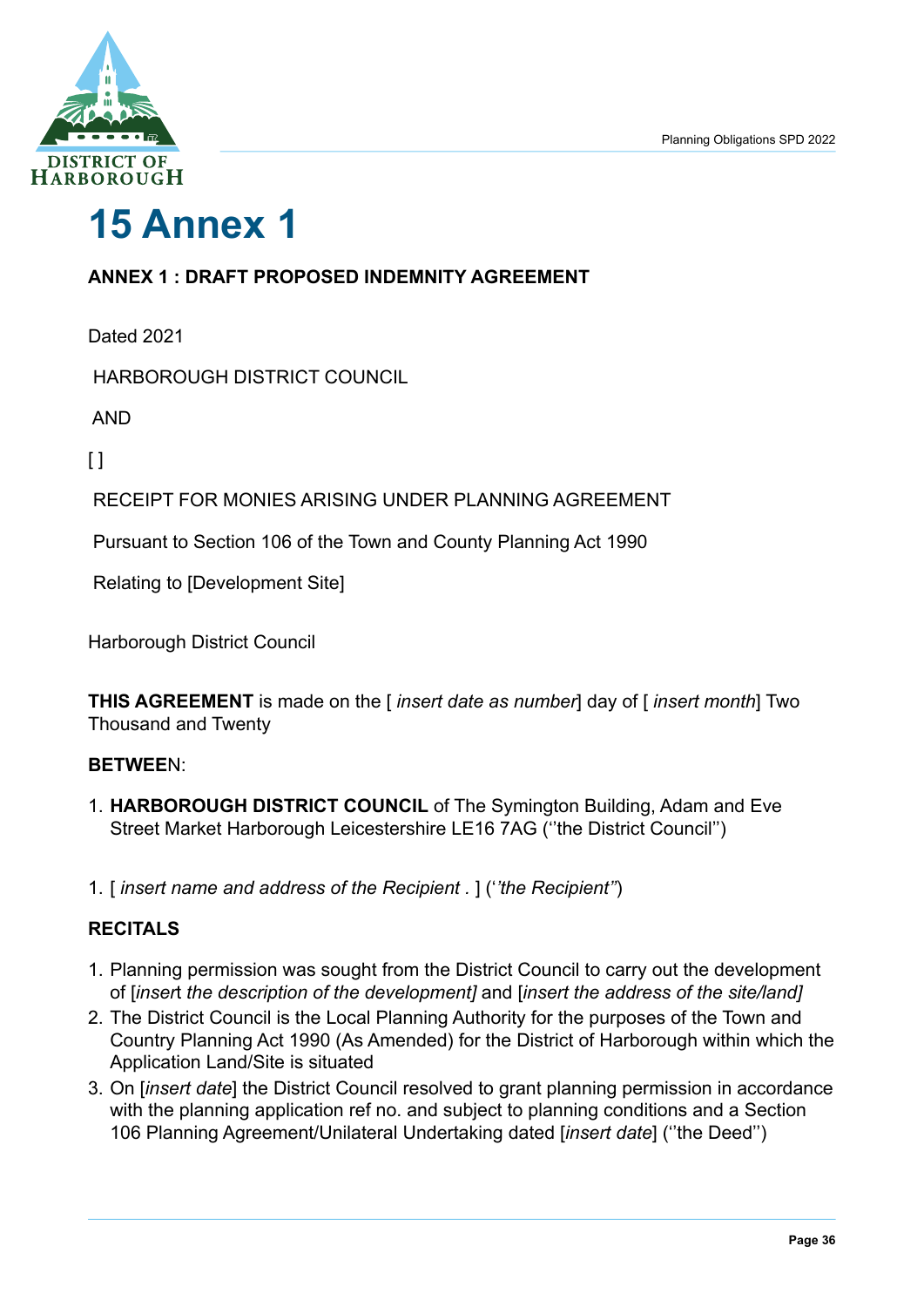

- 1. The Recipient [*insert name & address*] is in receipt of the [*name the contribution e.g. Health Contribution or police contribution*] which amounts to *[£ insert figure and also describe in words and state if inclusive of indexation*] and is for [ *insert the purpose/use of the contribution e.g. for the provision of and improvement of health facilities at Bushby Surgery]*
- 2. The parties have agreed to enter this indemnity agreement with the intention that the obligations/covenants contained herein may be enforced by the District Council against the Recipient and their respective successors in title, where necessary.

#### **THE DISTRICT COUNCIL COVENANTS**

In accordance with [*insert the relevant clause nos.*] of the [Section 106 planning agreement dated ]

The District Council will serve written notice to [*insert name and address of the recipient* ] . which *:-*

- 1. Advises the [Recipient] that the Deed has been entered into and that it contains an obligation on the Owner to pay the [type of *contribution*]
- 2. Advises the [*recipien*t] of the purpose of the [*type of contribution*] as set out in the Deed
- 3. Advises the [*recipient*] of the amount of the *[type of contribution*] and each tranche there-of together with details of the trigger dates for payment and
- 4. Requests confirmation from the [*recipient*] as to which of them the Council should pay the contribution to in accordance with the Deed
- 5. The District Council covenants with the Owner to pay the *Contribution* to the *[relevant recipient]*

#### **THE RECIPIENT COVENANTS**

The Recipient to provide a written undertaking for the benefit of the District Council and the Owner that it will:-

a) apply the [ *Contribution]* in accordance with the purposes set out in the Deed

b) provide full details of the expenditure of the [ *Contribution]* on demand to the District Council or the Owner PROVIDED that no such demand shall be made before the expiry of three years from the date of receipt of the [ *Contribution*] by the District Council and such demands shall not be made more frequently than once a quarter thereafter and

c) return any unspent or uncommitted part of the *[ Contribution*] (*with any required interest at the Bank of England Base rate from time to time that has accrued thereon in the period from the date of receipt by the District Council to the date of repayment*) to the District Council after expiry of five years from the date of receipt of the Health Contribution by the District Council regardless of when the same was paid to the relevant Health Body.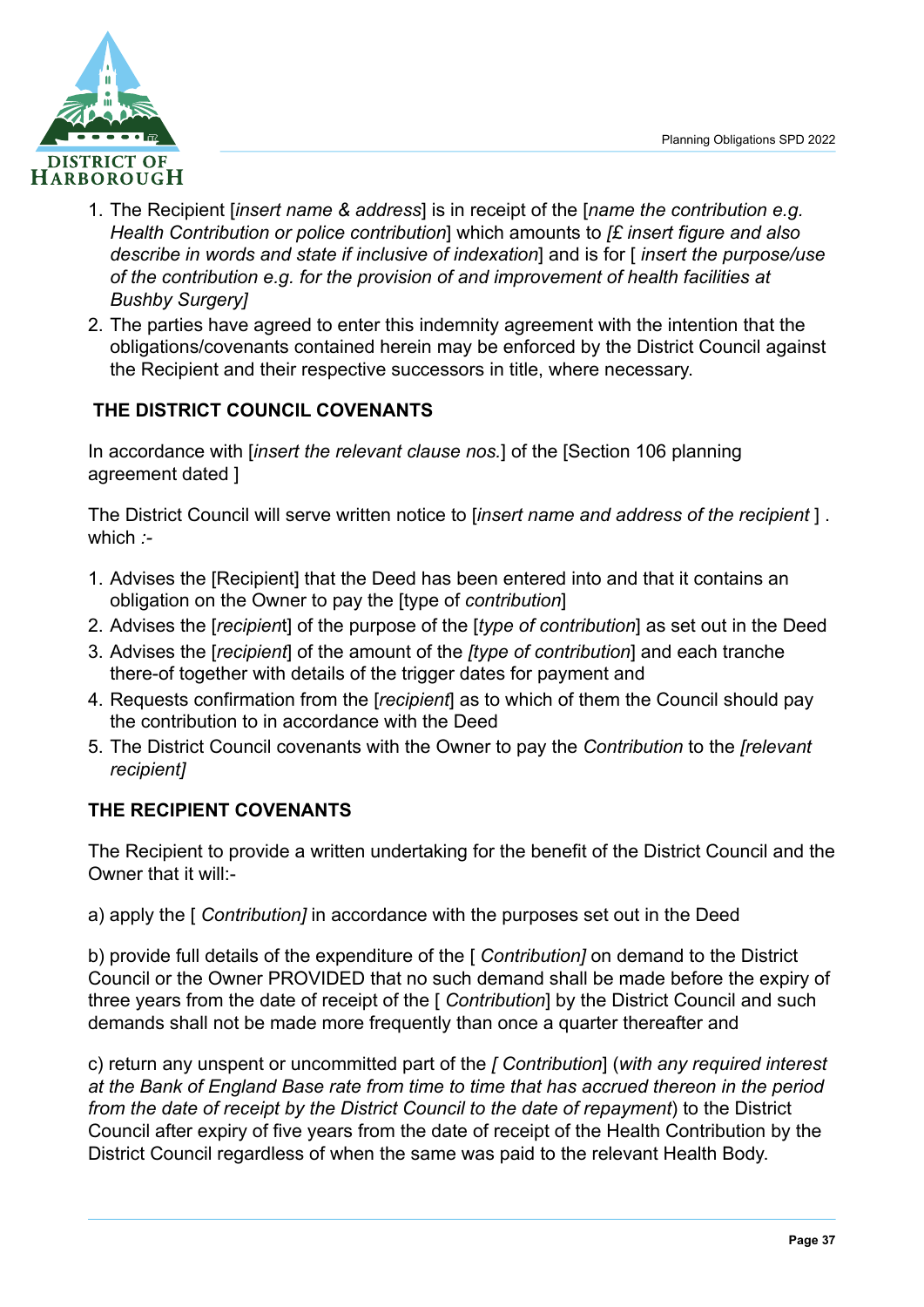

d) to co-operate fully and to provide such information as is reasonably requested by the District Council in the event that repayment of the [ *Contribution*] is sought by the Owner under the terms of the Deed and

e) to notify the District Council immediately in writing of any instances of fraud or misappropriation of the *[ Contribution]* and

f) to indemnify the District Council in respect of all claims made against the District Council for repayment of the [ *Contribution]* including (but not limited to) legal costs and interest awarded against the District Council arising from the repayment of the [ *Contribution*].

IN WITNESS WHEREOF this Agreement is executed as a DEED in the manner hereinafter appearing the day and year first before written

The COMMON SEAL of

#### **MARKET HARBOROUGH DISTRICT COUNCIL**

was hereunto affixed in the presence of:-

Authorised Signatory

**Signed as a deed by in the presence of** 

**The COMMON SEAL of The RECIPIENT e**.**g.** 

**Signed as a deed by in the presence of**